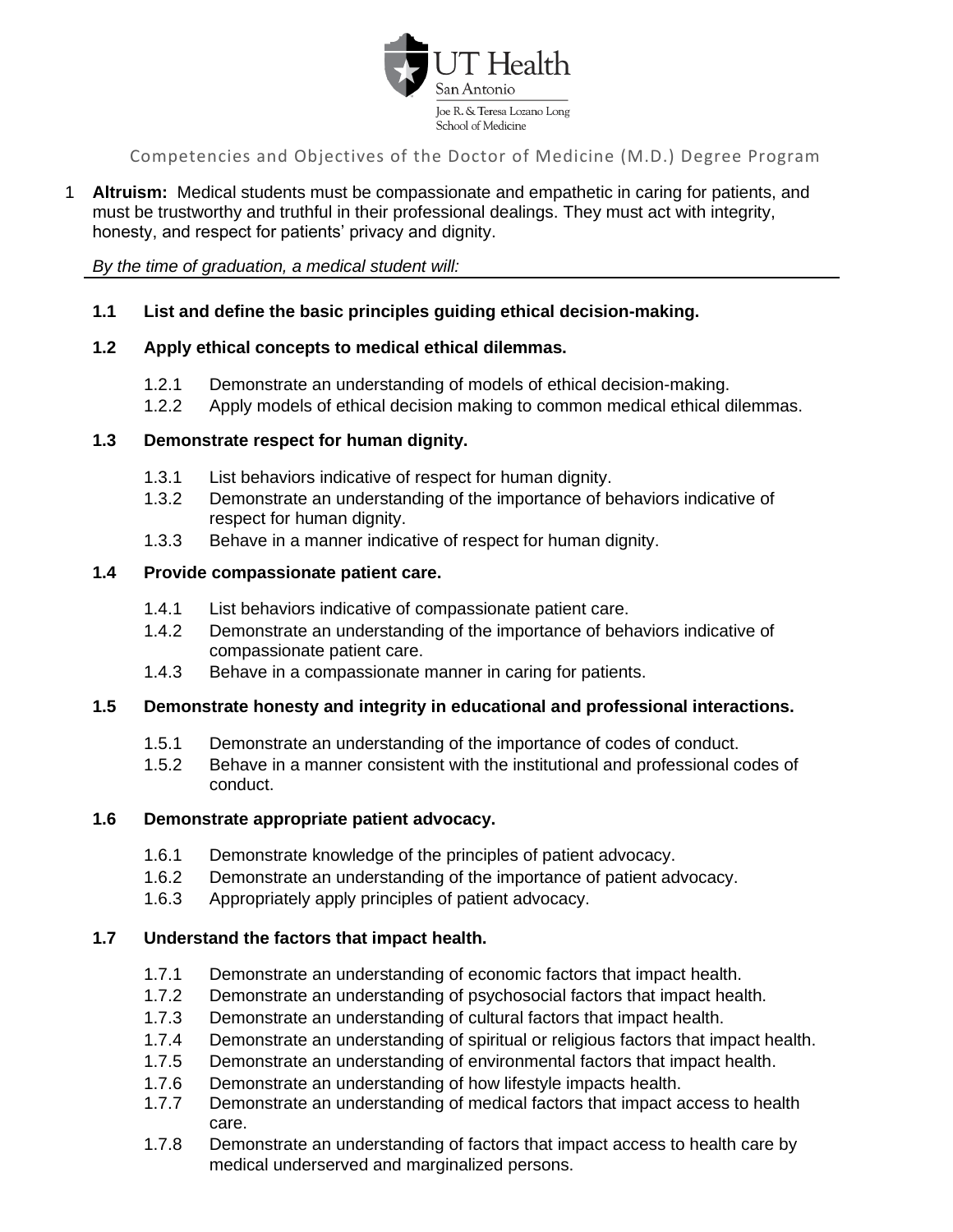

# **1.8 Appropriately address conflicts of interest inherent to the field of medicine.**

- 1.8.1 Recognize conflicts of interest in the field of medicine.
- 1.8.2 Apply appropriate measures when faced with conflicts of interest in the field of medicine.
- 2 **Knowledge:** Medical students must understand the scientific basis of medicine and be able to apply that understanding to the safe and effective practice of medicine. They must utilize selfassessment and self-knowledge to optimize their learning.

*By the time of graduation, a medical student will:*

# **2.1 Demonstrate knowledge of normal structure and function of the human body.**

- 2.1.1 Demonstrate knowledge of the normal structure, metabolism, and function of the molecules that compose the human body.
- 2.1.2 Demonstrate knowledge of normal cellular structure and function of the human body.
- 2.1.3 Demonstrate knowledge of normal structure and function of human organs.
- 2.1.4 Demonstrate knowledge of normal structure and function of human organ systems.
- 2.1.5 Demonstrate knowledge of the mechanisms that maintain homeostasis.

#### **2.2 Demonstrate knowledge of the pathogenesis and pathophysiology of disease and disorders.**

- 2.2.1 Demonstrate knowledge of the abnormal structure, metabolism, and function of the molecules that compose the human body.
- 2.2.2 Demonstrate knowledge of abnormal cellular structure and function of the human body.
- 2.2.3 Demonstrate knowledge of abnormal structure and function of human organs.
- 2.2.4 Demonstrate knowledge of abnormal structure and function of human organ systems.
- 2.2.5 Demonstrate knowledge of the mechanisms that disrupt homeostasis.

#### **2.3 Demonstrate knowledge of the clinical manifestations of common conditions and disorders.**

- 2.3.1 Given a common condition or disorder, list the symptoms a patient might experience.
- 2.3.2 Given a common condition or disorder, list the findings that might be identified on physical exam.
- 2.3.3 Given a common condition or disorder, list the findings that might be identified on laboratory analysis.
- 2.3.4 Given a common condition or disorder, list the findings that might be identified on imaging studies.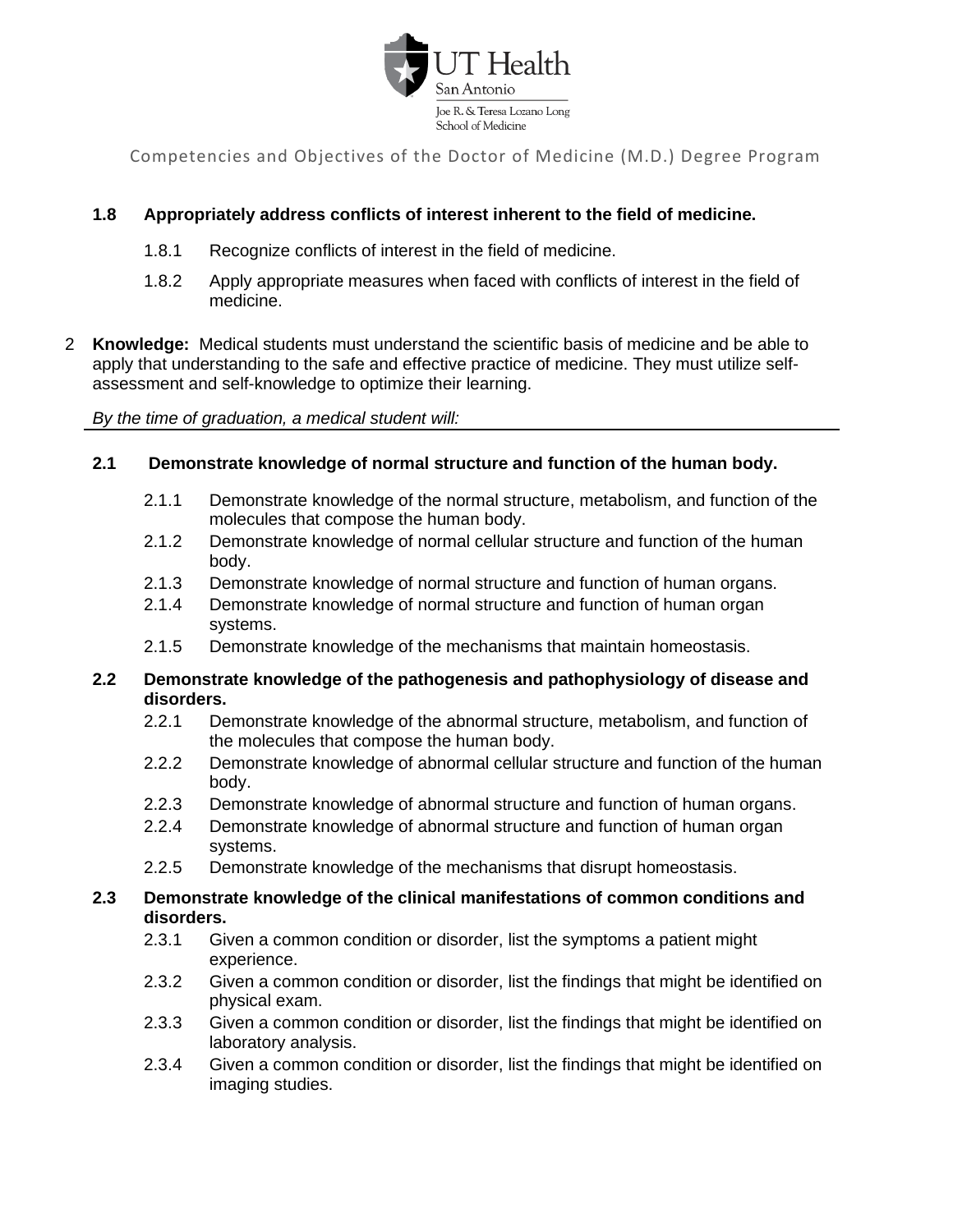

# **2.4 Demonstrate knowledge of the pharmacotherapeutic modalities for common conditions and disorders.**

- 2.4.1 Explain basic pharmacologic principles.
- 2.4.2 List the routine medications that might be used to manage a common condition or disorder.

# **2.5 Demonstrate knowledge of the basic principles of clinical and translational research.**

- 2.5.1 List the important elements of the scientific method and basic study design.
- 2.5.2 Describe the role and importance of clinical and translational research in the care of patients.
- 2.5.3 Describe the basic principles and ethics of how clinical and translational research is conducted, evaluated, and applied to the care of patients.
- **2.6 Demonstrate knowledge of the epidemiology of common conditions and disorders.**
	- 2.6.1 List the epidemiologic factors that place a person or population at risk for a common condition or disorder.
	- 2.6.2 List the epidemiologic factors that affect transmission or development of a common condition or disorder.
	- 2.6.3 List the strategies used to control and prevent a common condition or disorder.

# **2.7 Demonstrate knowledge of systems of healthcare delivery.**

- 2.7.1 Describe key features of various systems of healthcare delivery.
- 2.7.2 Describe the advantages and disadvantages of various systems of healthcare delivery.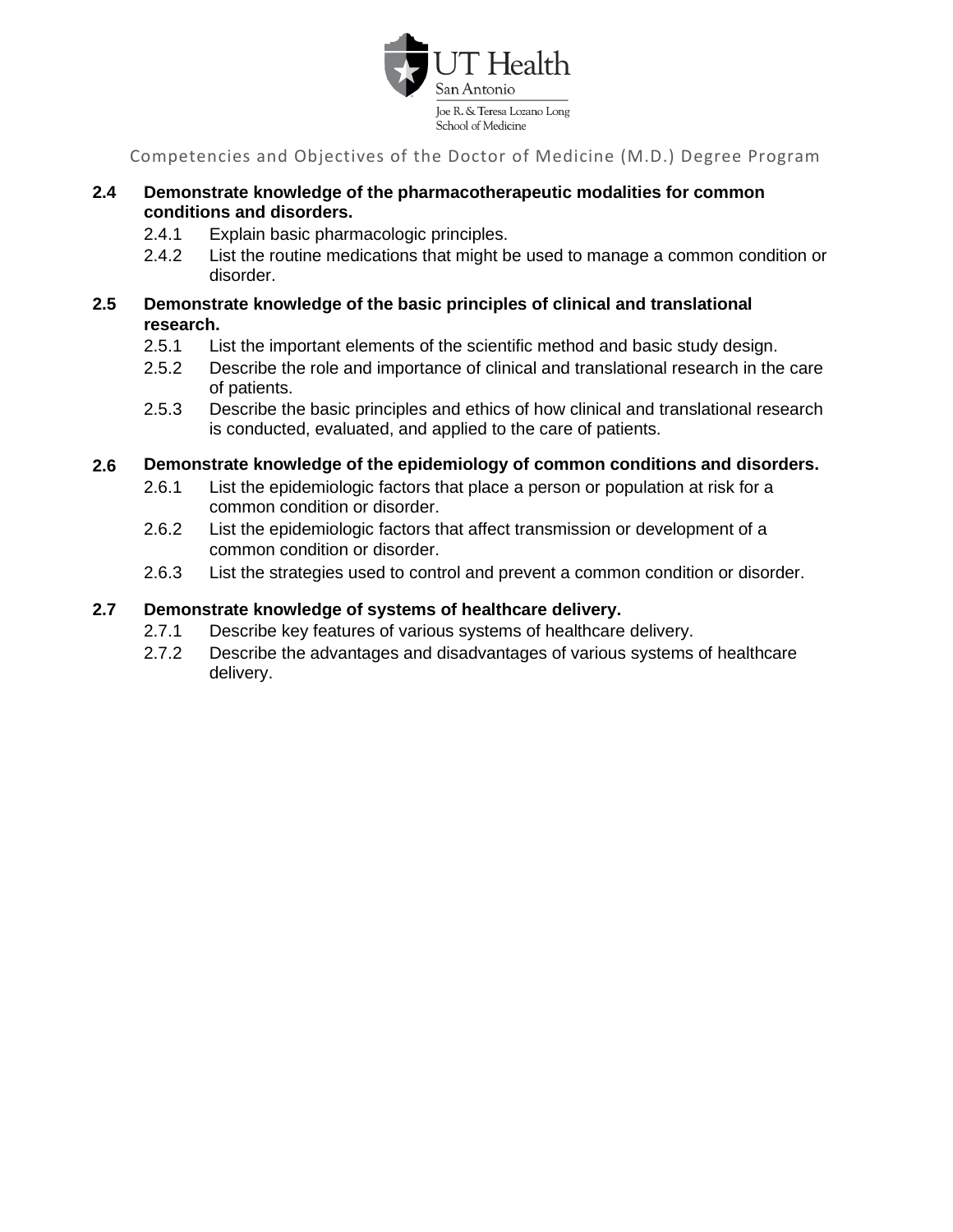

3 **Skill:** Medical students must acquire wide-ranging skills that will enable them to care for patients as a professional.

*By the time of graduation, a medical student will:*

# **3.1 Obtain an accurate and complete medical history.**

- 3.1.1 List in appropriate order the essential components of a complete medical history.
- 3.1.2 Describe the content of each of the essential components of a complete medical history.
- 3.1.3 Demonstrate an understanding of the purpose/importance of each of the essential components of a complete medical history.
- 3.1.4 Demonstrate effective interview techniques to obtain an accurate medical history.
- 3.1.5 Demonstrate effective interview techniques to obtain an accurate problem focused medical history.
- 3.1.6 Demonstrate effective interview techniques to obtain an accurate medical history in the following disciplines: family medicine, internal medicine, obstetrics & gynecology, pediatrics, psychiatry, surgery, neurology, and emergency medicine.
- 3.1.7 Demonstrate effective interview techniques to obtain an accurate medical history in the following clinical situations: history obtained from a person other than the patient, history obtained using an interpreter, history obtained under urgent circumstances.
- 3.1.8 Demonstrate the ability to obtain an accurate medical history from other health care providers and medical records.

# **3.2 Perform all components of a complete physical examination[.](#page-6-0)<sup>1</sup>**

- 3.2.1 List and describe the essential components of a complete physical examination.
- 3.2.2 Demonstrate an understanding of the purpose of each essential component of a complete physical examination.
- 3.2.3 Demonstrate appropriate and effective techniques in performing a complete physical examination.
- 3.2.4 Demonstrate appropriate and effective techniques in performing a problem focused physical examination.
- 3.2.5 Demonstrate appropriate and effective techniques in performing a complete and problem focused physical examination in the following disciplines: family medicine, internal medicine, obstetrics & gynecology, pediatrics, psychiatry, surgery, neurology, and emergency medicine.

# **3.3 Prepare for and perform basic clinical procedures.[2](#page-25-0)**

- 3.3.1 Demonstrate an understanding of the indications, contraindications, and potential adverse outcomes for each of the listed procedures.
- 3.3.2 List in appropriate order the essential steps to perform each of the listed procedures.
- 3.3.3 Describe the essential steps to perform each of the listed procedures.
- 3.3.4 Demonstrate appropriate and effective techniques in performing each of the listed procedures.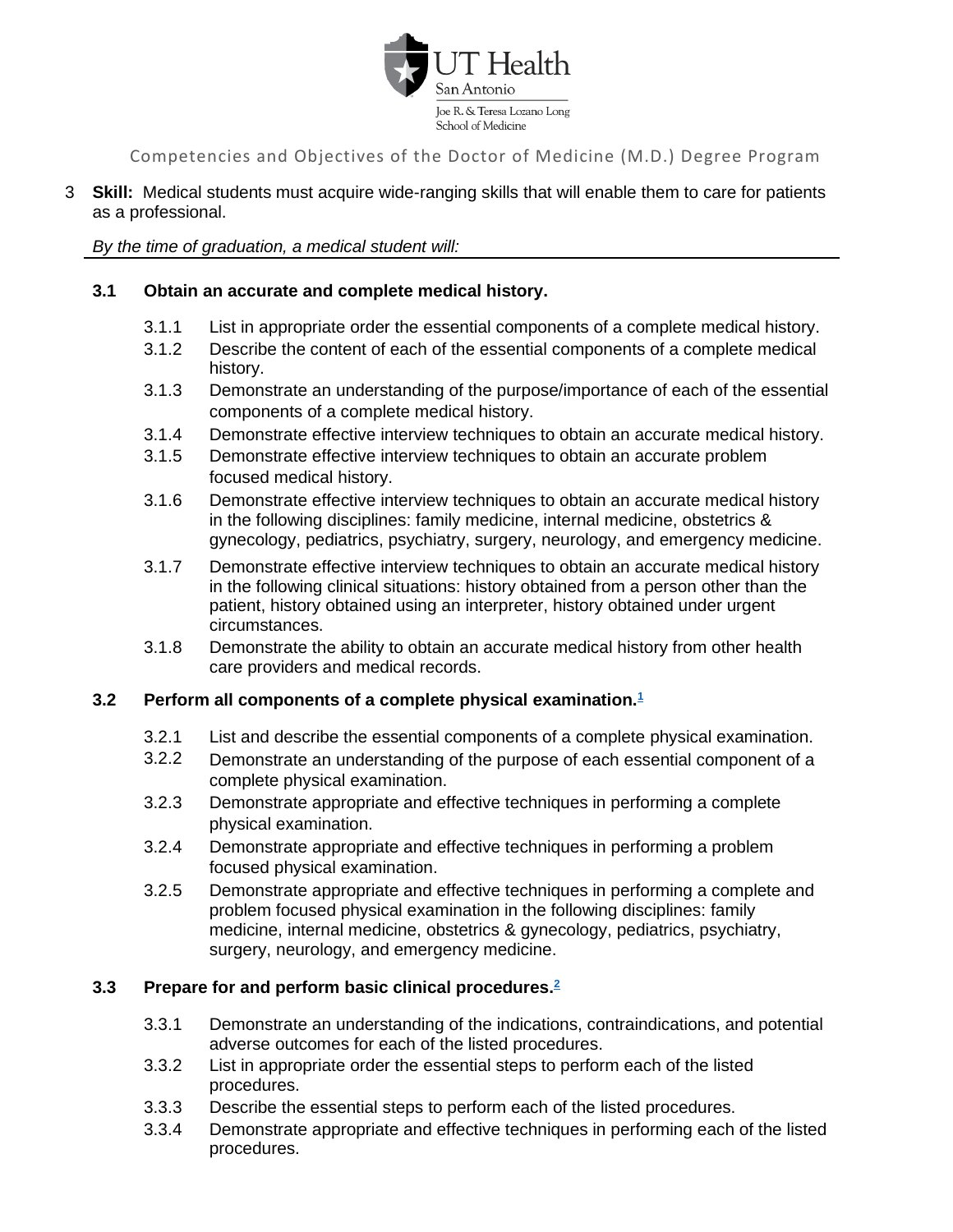

- **3.4 Perform basic interpretation of commonly used diagnostic tests.[3](#page-26-0)**
- **3.5 Recognize the typical physical exam manifestations of common medical conditions and disorders.**
	- 3.5.1 Use appropriate physical exam techniques to identify a common condition or disorder.
- **3.6 Demonstrate the skills of clinical reasoning and clinical problem solving for common conditions and disorders.**
	- 3.6.1 Given a patient with a particular chief complaint and medical history, list the appropriate components of the physical exam that warrant evaluation.
	- 3.6.2 Given a patient with a particular chief complaint, medical history, and physical exam findings, list an appropriate differential diagnosis.
	- 3.6.3 Given a patient whose history and physical exam lead to a particular differential diagnosis, list the initial studies that should be ordered, including laboratory, radiological, and other studies or procedures.
	- 3.6.4 Demonstrate the ability to recognize conditions requiring immediate intervention from those that do not, and initiate care.
	- 3.6.5 Utilize the information gained by history, physical exam, laboratory tests, radiology tests, and other studies or procedures to determine an appropriate diagnosis.

# **3.7 Create appropriate management strategies for common conditions and disorders.**

- 3.7.1 Demonstrate an understanding of the safe and effective use of particular medications in the management of a given common condition or disorder.
- 3.7.2 List appropriate consultants utilized in the management of a given common condition or disorder.
- 3.7.3 List the procedures or surgeries that might be used to manage a given common condition or disorder.
- 3.7.4 Demonstrate the ability to use pertinent biomedical information in the management of a given common condition or disorder.
- 3.7.5 Describe how patients with a given common condition or disorder are managed over time.
- 3.7.6 List the admission criteria of a given common condition or disorder.
- 3.7.7 List interdisciplinary health services and the role they might play in the management of a given common condition or disorder.
- 3.7.8 Provide appropriate guidance for home management of a given common condition or disorder.
- 3.7.9 Provide appropriate counseling on therapeutic lifestyle changes.
- 3.7.10 List commonly used complementary and alternative medicine modalities.
- **3.8 Apply the principles of relieving total pain (physical, psychological, spiritual, social).**
	- 3.8.1 Demonstrate an understanding of the mechanisms of pain.
	- 3.8.2 Recognize the various manifestations of pain.
	- 3.8.3 Describe the principles of managing pain.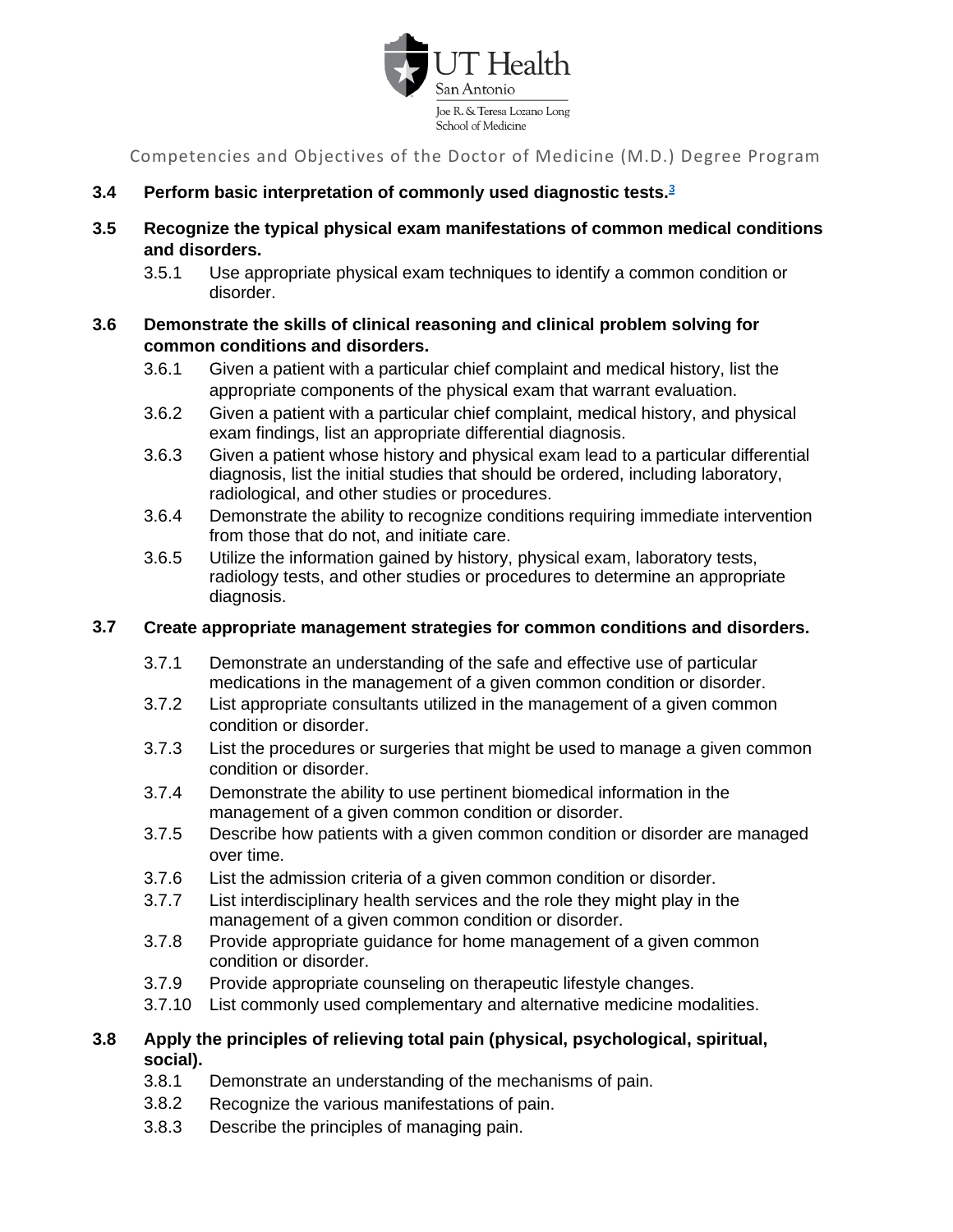

- 3.8.4 Given a particular patient situation, describe and explain appropriate pain management.
- **3.9 Demonstrate effective and appropriate communication of medical information, both in writing and verbally.**
	- 3.9.1 Demonstrate an understanding of the HIPAA rules on patient privacy.
	- 3.9.2 List the process elements of effective and appropriate communication of medical information to patients, patient family members, other physicians, interprofessional team members, and other non-health care related entities.
	- 3.9.3 Demonstrate an understanding of the importance of each of the process elements of effective and appropriate communication of medical information to patients, patient family members, other physicians, and interprofessional team members.
	- 3.9.4 Given a specific clinical situation, demonstrate effective and appropriate communication of medical information to patients, patient family members, other physicians, interdisciplinary team members.
- **3.10 Demonstrate the ability and commitment to continuously improve medical knowledge and skills.**
	- 3.10.1 Demonstrate the ability to self-assess current knowledge and skills.
	- 3.10.2 Demonstrate the ability to identify and access pertinent biomedical information resources that would address gaps in knowledge and skills.
	- 3.10.3 Demonstrate the ability to evaluate the effectiveness of available biomedical information resources in addressing gaps in knowledge and skills.

| Origination | Last Amended               | Next Schedule Review |
|-------------|----------------------------|----------------------|
| Date: 2008  | Date: 7/16/2020; 2/15/2018 | 7/01/2022<br>Date:   |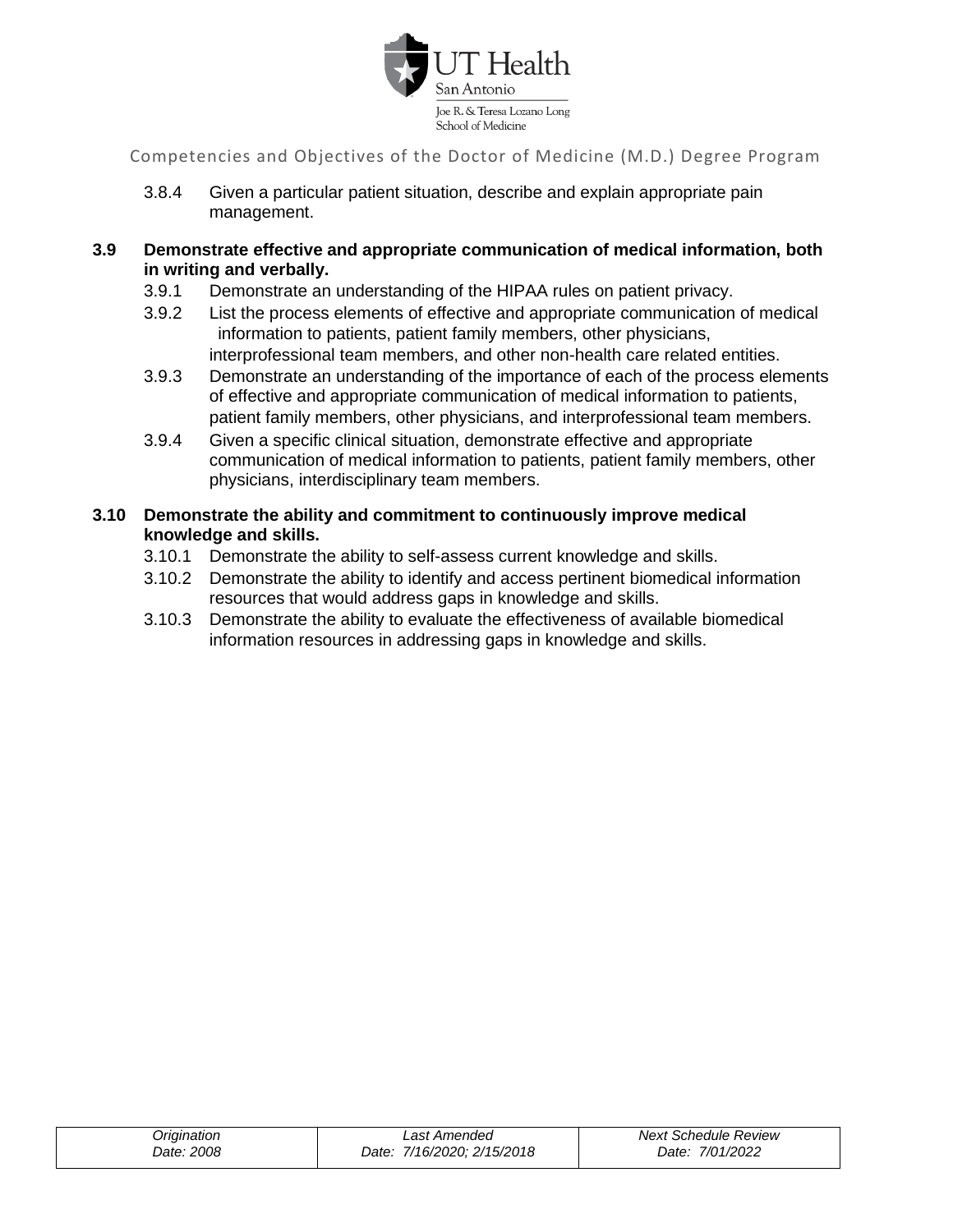

# Appendix 1:

Essential components of a complete physical examination (Objective 3.2) Head-to-toe Physical Examination

# <span id="page-6-0"></span>**General rules for PE**

- You should consider this the standard for the PE in all SP encounters
- You may learn other maneuvers to test/examine some of these same areas and that is okay; however, the SPs will evaluate your technique based on the way we ask you to perform below.
- Inspection requires you to look without palpating for at least a couple of seconds
- Verbalize inspection as recommended; not doing so may result in points deducted from your score.
- This list is organized by organ system; however, this is not always the ideal order of a focused PE. You will always be instructed when there is an expectation of an organ system examination vs. a focused physical examination based on chief complaint.

# **VITAL SIGNS**

# **Blood pressure**

Measure blood pressure in one arm. Arm should be at heart level, cuff positioned correctly, stethoscope positioned correctly (bell or diaphragm is okay). It is good practice, but you are not required to report blood pressure.

#### **Heart rate**

Measure heart rate with finger pads (not thumb) in one radial artery for 15 seconds. Do not have to report heart rate.

# **Respiratory rate**

Measure respiratory rate for 15 seconds. Reveal to standardized patient that you measured respiratory rate after doing so in a hidden manner. You do not have to report respiratory rate.

# **Orthostatic blood pressure**

Measure orthostatic blood pressure. Measure the blood pressure in supine, sitting, and standing positions. Verbalize that you would wait 3 minutes once patient is supine, sitting, and standing (you do not have to actually wait three minutes for SP activities). There are variations on how to take orthostatic blood pressure as described in Bates. For the purpose of OSCE, students are expected to follow the method outlined in this checklist.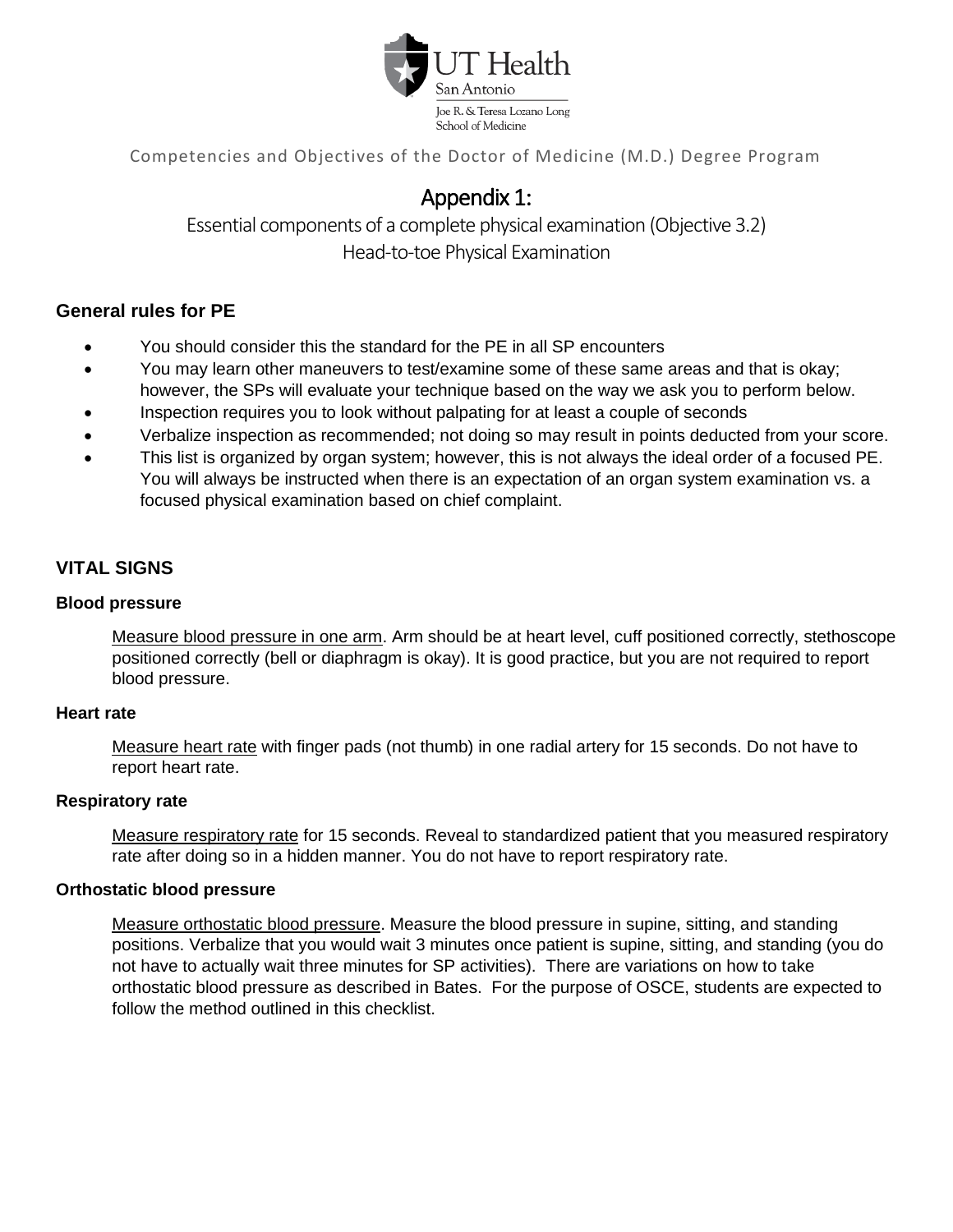

# **HENT and NECK (includes CERVICAL LYMPH NODES)**

#### **Skin**

Inspect the skin of the face and neck for color, moisture, temperature, texture, mobility, turgor, and lesions. State to patient *"I am inspecting the skin of your face and neck"*

#### **Head**

- 1. Inspect the hair and scalp. State to patient *"I am inspecting your hair and scalp."*
- 2. Palpate the skull for tenderness or deformities.

# **Ears**

- 1. Inspect **both** auricles for size, symmetry, deformity, tenderness, or lesions. State to patient *"I am inspecting the outside of your ear."*
- 2. Inspect the external ear canal of **both** ears with the otoscope for discharge, swelling, or redness. State to the patient, *"I am going to look in your ear now."*
- 3. Inspect tympanic membranes. Inspect **both** TMs with the otoscope (use a disposable speculum); observe the color, contour, and cone of light.
- 4. \*\*Test auditory acuity (gross hearing test). Test one ear at a time by using the whisper test or by rubbing your fingers together. (CN VIII).
- 5. \*\*Perform the Weber test (lateralization) by placing a vibrating 512 Hz tuning fork (correct one required) firmly on top of the patient's head. *Ask them where they hear the sound: on one or both sides?* (CN VIII)
- 6. \*\*Perform the Rinne test (bone vs. air conduction) by placing a vibrating 512 Hz tuning fork on the mastoid bone, behind the ear. When the patient can no longer hear the sound, quickly place the tuning fork close to the opening of the external ear canal and ask if they can now hear the sound. Perform this test on **both** ears. (CN VIII)

\*\*Cranial Nerve exam- also on the CN list

#### **Nose**

- 1. Inspect the nose for symmetry and deformity. State to patient *"I am inspecting your nose."*
- 2. Test the patency of each nostril. Have patient occlude one nostril, ask the patient to inhale through the open nostril and then repeat on the other side.
- 3. Inspect nasal passages **with the otoscope** and the ear speculum (replace the speculum if used on the ears). Observe the nasal mucosa over the septum and turbinates for deformities, color and swelling.
- 4. Palpate for sinus tenderness. Palpate **both** the frontal and maxillary sinuses **bilaterally** by firmly pressing over them.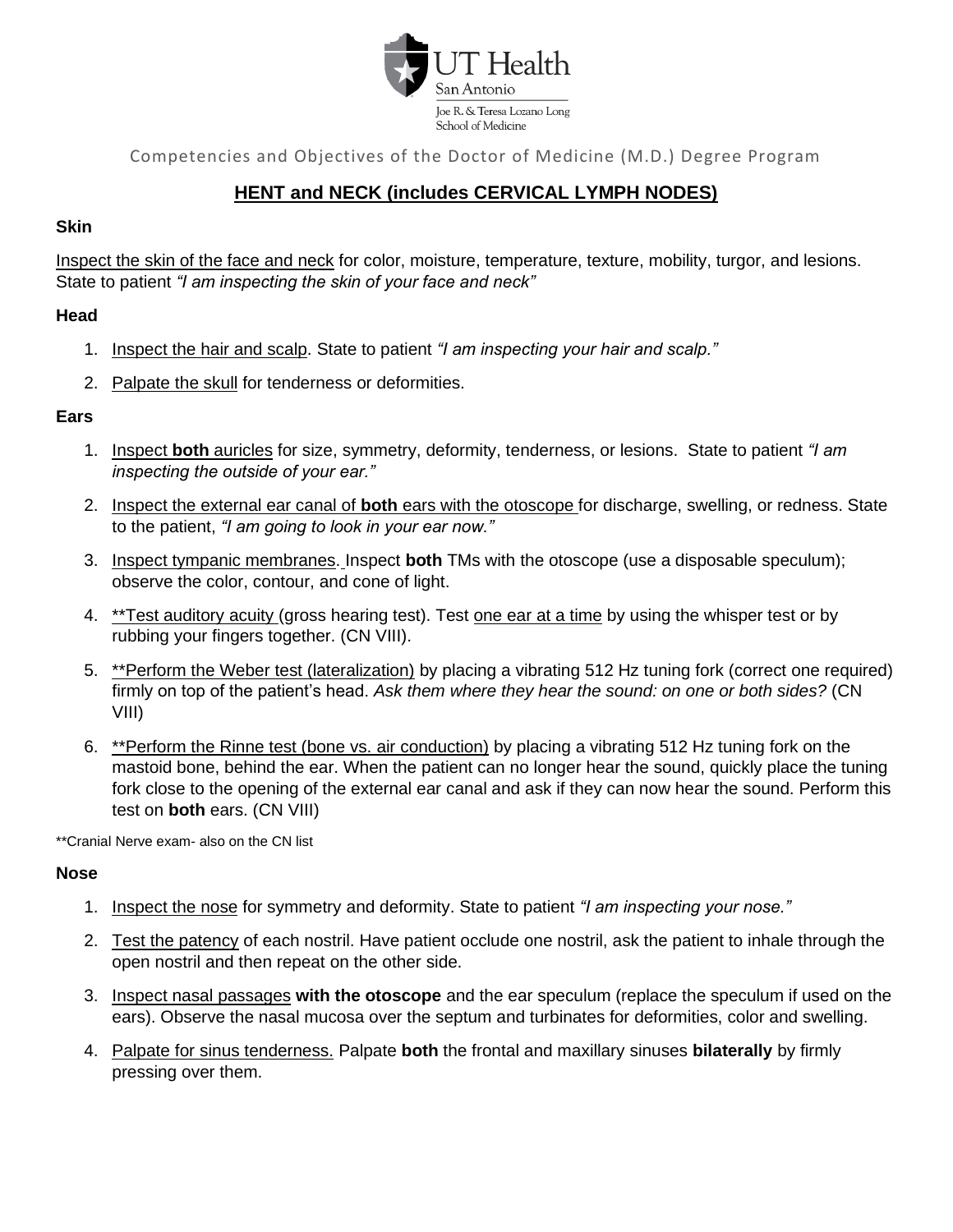

# **Mouth and Pharynx** (Wear gloves when examining the mouth and tongue)

- 1. Inspect the lips for color, moisture, masses, ulcers, scaling. State, "I am inspecting your lips."
- 2. Inspect the mouth and throat. State, *"I am inspecting your mouth and throat."*
- 3. You must use a light source (penlight, otoscope) and examine the patient's entire mouth and throat, including having the patient lift their tongue and pulling the cheeks aside using your finger or a tongue blade.
- 4. Inspect the oral mucosa, hard palate, floor of mouth, and gums for color, ulcers, and nodules.
	- a. Inspect the teeth for color, deformity, or absence of teeth.
	- b. Inspect the anterior and posterior pillars, tonsils, and pharynx. Note color, symmetry, and lesions. May need to have the patient say "ah" or use a tongue depressor to hold tongue down.
- 5. Inspect the extended tongue, examining both sides for symmetry, color, and texture. Examine the dorsum, sides, and undersurface of the tongue.
- 6. Identify the parotid duct (Stenson's duct) and the submandibular gland duct (Wharton's ducts). State *"I am examining your salivary gland openings."*
- 7. Gently palpate the tongue for induration or masses.
- 8. Palpate the floor of the mouth.
- 9. \*\*Observe the movement of the soft palate and uvula by having the patient say "ah" and watching the back of the mouth. You may need to use a tongue blade and/or light source to visualize. (CN IX, X)

\*\*Cranial Nerve exam- also on the CN list

#### **Neck (and cervical lymph nodes)**

- 1. Inspect the neck for symmetry, masses, and thyroid enlargement. State to patient *"I am inspecting your neck."*
- 2. Palpate the **lymph nodes** of the neck noting size, shape, delimitation, mobility, consistency, and tenderness.
	- a. Occipital
	- b. Posterior auricular
	- c. Preauricular
	- d. Tonsillar
	- e. Submandibular
	- f. Submental
	- g. Cervical: Superficial cervical, Posterior cervical, Deep cervical chain
	- h. Supraclavicular
- 3. Palpate the thyroid gland from the front **or** from behind the patient. You **must** have the patient swallow (can use a sip of water) to aid your examination.

\*\*Cranial Nerve exam — also on the CN list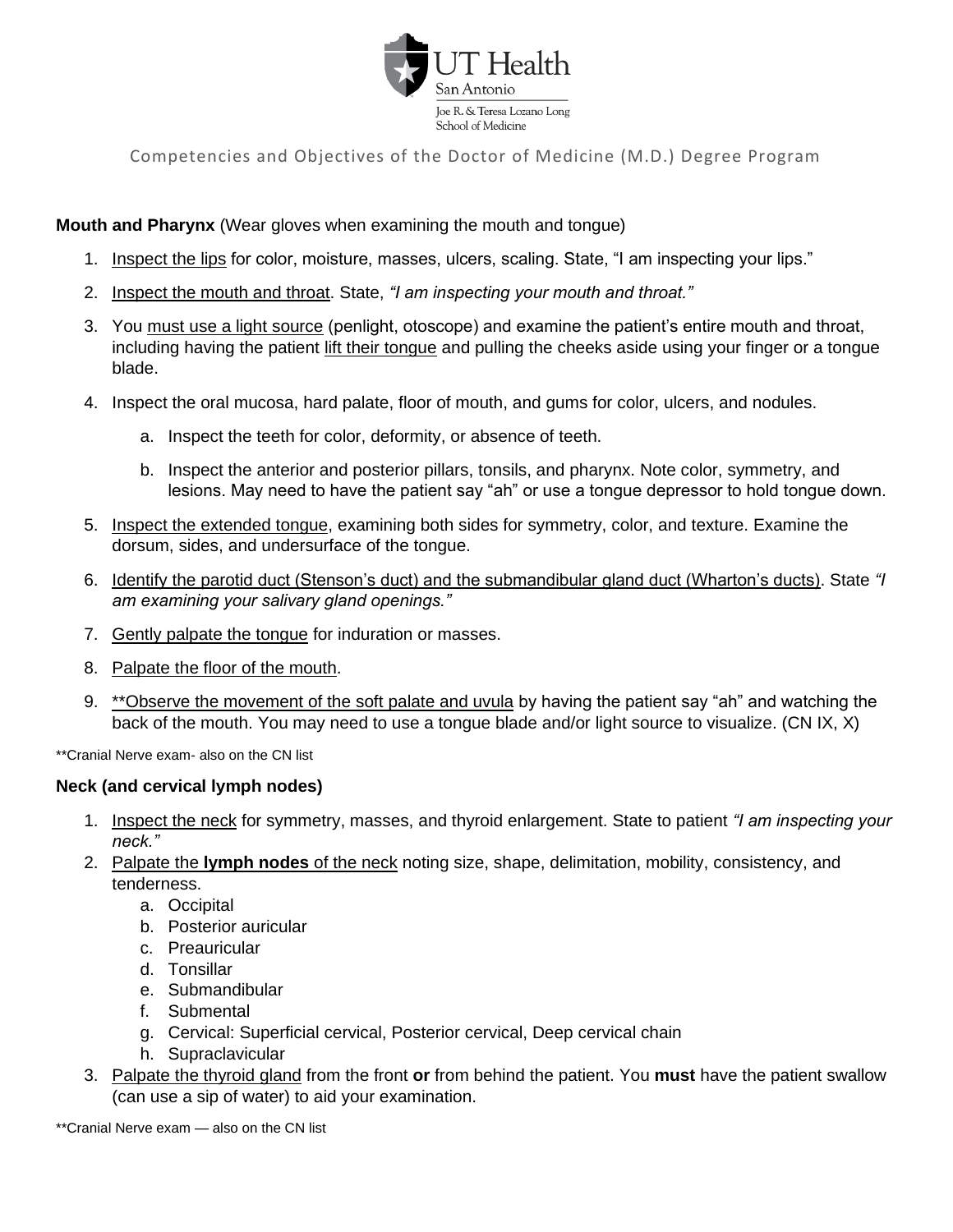

# **EYE**

# **External eye**

- 1. \*\*Assess visual acuity of **both** eyes with a hand held visual acuity card held 14 inches from the patient. Test each eye separately; have patient cover non-tested eye. Patient should leave glasses on for this test. (CNII)
- 2. \*\*Test peripheral visual fields of **both** eyes. Ask the patient to cover one eye and test **at least four quadrants** using waving fingers (start the test with your fingers out of the patient's field of vision) or having the patient count fingers. Repeat with the other eye. Test each of the patient's eyes individually. (CNII)
- 3. Inspect **both** eyes for the following and state *"I am inspecting your external eye."*
	- o Position and alignment of the eyes
	- o General inspection of the eyebrows and eyelids
	- o Conjunctiva and sclera for color, nodules, swelling (**must** pull inferior eyelids down)
- 4. Inspect the **cornea** and **lens** of **both** eyes for opacities. Using a light source, shine the light obliquely (from the side of the eye while you are in front of the patient) and look for opacities. Repeat on other side. State *"I am inspecting the cornea and the lens."*
- 5. Inspect the pupils for size, shape and symmetry. State "*I am inspecting your pupils."*
- 6. \*\*Assess pupillary reaction 3 ways: direct, consensual, accommodation.
	- o *Direct* shine a light (penlight, oto/ophthalmoscope, etc.) at one eye and watch that pupil's response to light.
	- o *Consensual*—shine light source at one eye while watching the other for pupil response.
	- o *Accommodation*—have the patient look at your finger at arm's distance and then watch for pupillary response as you move your finger in toward the patient. State *"I am testing for accommodation."*
	- o Must examine **both** eyes. (CN III)
- 7. \*\*Assess extraocular muscle function. Ask the patient to follow your finger with their eyes as you move through the six cardinal fields of gaze. Make a wide "H" (15-16 inches to either side) in front of the patient's face (14-20 inches away), and watch the movement of the eyes. (CN III, IV, VI)
- 8. Test convergence. Have the patient follow the tip of your finger as you move it in toward the bridge of their nose. Watch how the patient's eyes come together. State *"I am testing for convergence."*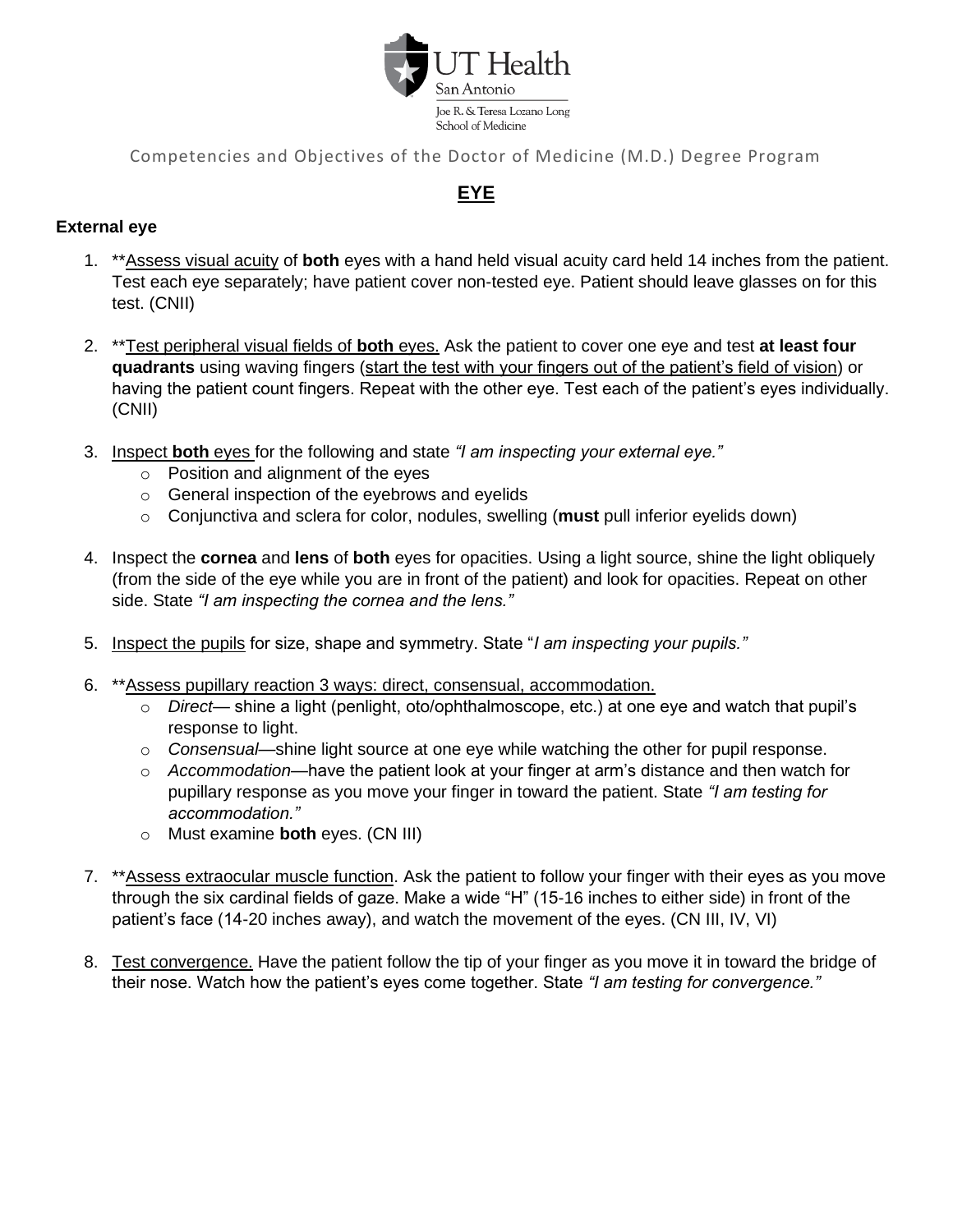

# **Internal Eye (Direct Ophthalmoscopy)**

For items 9 and 10, it is preferable and improves visualization of the fundi to dim the room lights whenever possible.

- 9. Inspect the red reflex of **both** eyes. Using the ophthalmoscope locate the red reflex in each eye. State to patient *"I am inspecting for the red reflex of your eye."*
- 10. \*\*Inspect the optic disc and retina of **both** eyes.

Using the ophthalmoscope locate the optic disc and retina – including retinal arteries, retinal veins, and macula. State to patient *"Now I am going to focus more closely on the back of your eye."* You must use your correct eye to inspect the patient's eye (i.e. your right eye to inspect the patient's right eye while holding the ophthalmoscope in your right hand). (CN II)

\*\*Cranial Nerve exam- also on the CN list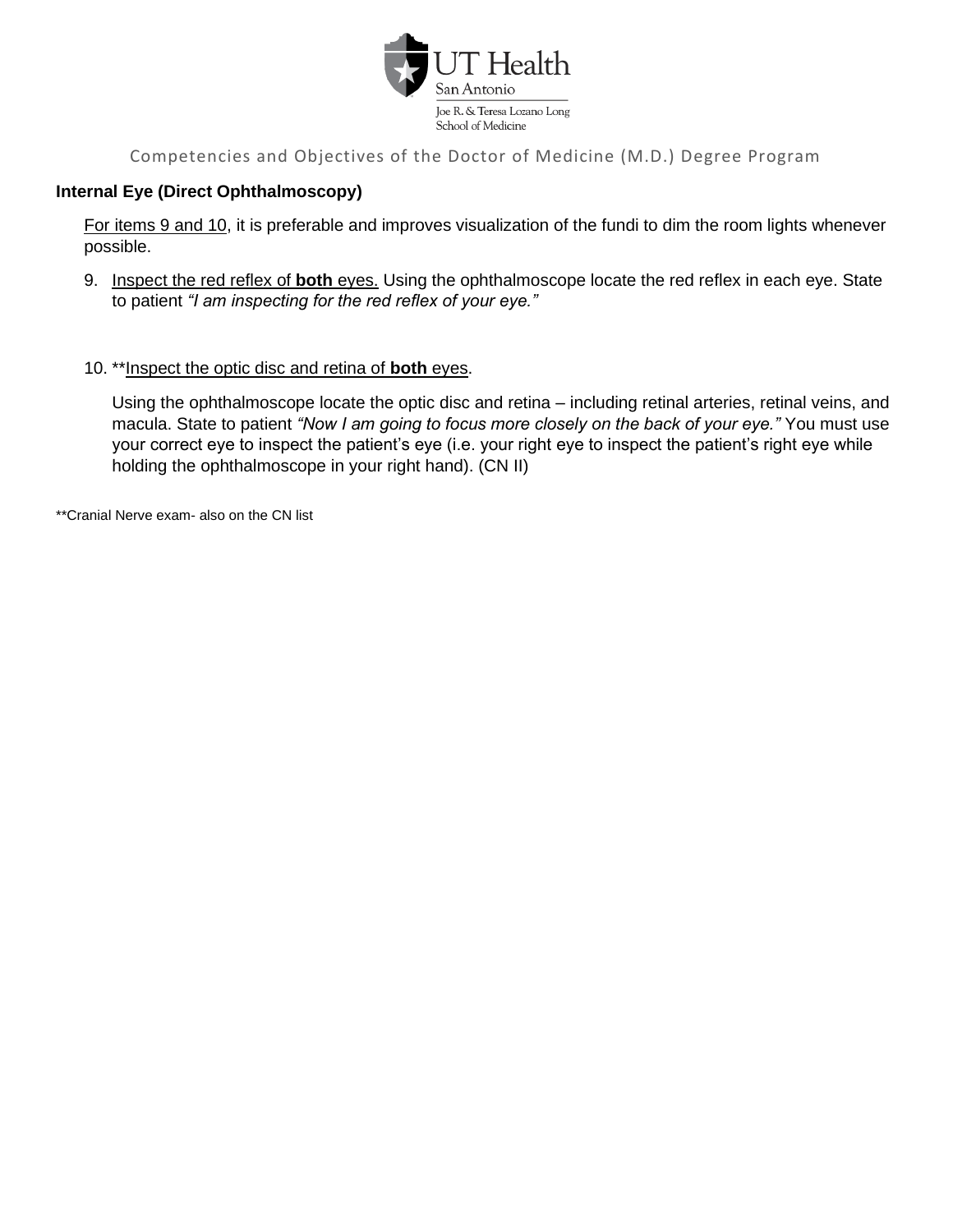

# **CHEST AND LUNG (PULMONARY)**

# **Posterior Thorax**

- 1. Inspect posterior chest for lesions or swelling. State, *"I am inspecting the back of your chest."*
- 2. Palpate the posterior chest for masses or tenderness using moderately firm pressure.
- 3. Check chest expansion (respiratory excursion). Wrap hands around the lower portion of the ribs with thumbs pointing upward. Have the patient take a deep breath.
- 4. Test for tactile fremitus. Using the bony portion of hands (palmar side of knuckles, or lateral edge of hands on pinky side), have patient say "99", comparing symmetric areas. Test upper, middle, and lower lung fields.
- 5. Percuss the posterior chest wall comparing sides symmetrically and bilaterally: start with the upper fields, then middle fields, then lower lung fields (top to bottom)
- 6. Auscultate the lungs with the diaphragm of the stethoscope, as the patient (1) breathes deeply (2) through an open mouth. Compare sides symmetrically and bilaterally in upper, middle, and lower lung fields. Must listen through the entire breath cycle each time.
- 7. Auscultate for egophony. Auscultate for E-to-A change by asking the patient to say "E" while auscultating the posterior lung fields with the diaphragm of the stethoscope. Compare sides symmetrically and bilaterally in upper, middle, and lower lung fields.

# **Anterior Thorax** *(the patient may be seated or supine)*

- 1. Inspect the anterior chest. State "*I am inspecting the front of your chest*."
- 2. Palpate the anterior chest in the upper fields only
- 3. Auscultate the anterior lung fields in the upper lobes; stethoscope should be placed between the collarbone and top of the breast. Compare sides bilaterally, as the patient (1) breathes deeply (2) through an open mouth. Must listen through the entire breath cycle each time.
- 4. Auscultate the right middle lobe by listening with the diaphragm of the stethoscope around the right breast anterior to the mid-axillary line, as the patient (1) breathes deeply (2) through an open mouth. Must listen through the entire breath cycle.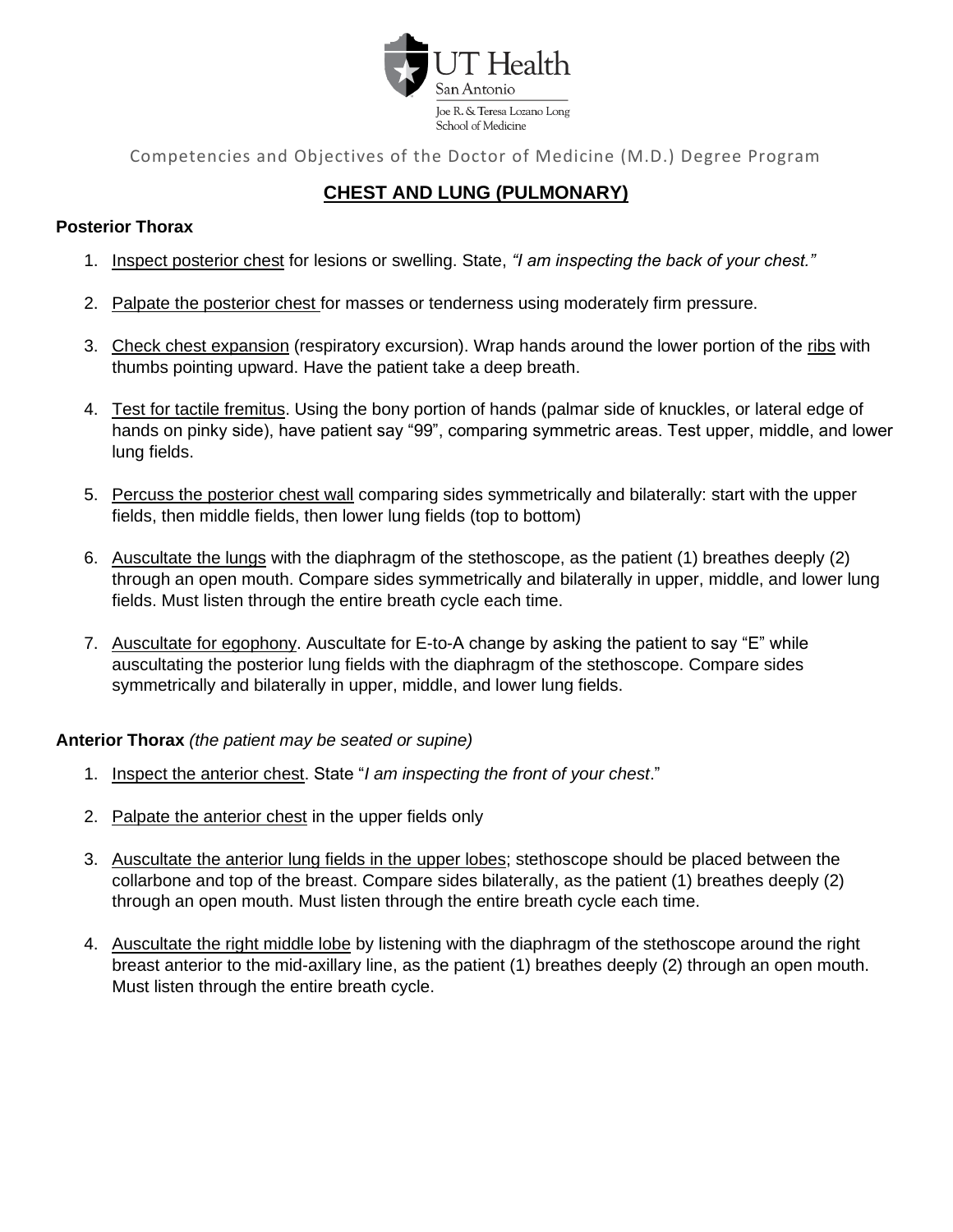

# **BREASTS AND AXILLAE (Advanced Clinical Skill)**

- 1. Inspect the breasts and nipples. Pt should be sitting and disrobed to the waist. Look for skin changes, symmetry, contours, and retraction with patients'
	- a. arms at sides
	- b. arms over head
	- c. hands pressed against hips
	- d. leaning forward
- 2. Palpate the breasts and nipples. With patient supine, use the pads of your 2nd, 3rd and 4th fingers to palpate a rectangular area from the clavicle to the inframammary fold (bra line) and the midsternal line to the posterior axillary line. Palpate in small concentric circles using light then medium then deep pressure noting any nodules. Also thoroughly examine the axilla. Spend approximately three minutes per breast.

\*(Note: there is some variation on technique and it may vary between preceptors. The vertical strip pattern is preferred)

- a. Palpate lateral breast area. Have pt shift weight to opposite hip and place hand overhead with shoulder flat on exam table. Palpate from axilla to inframammary fold then move medially and palpate in a vertical strip up to clavicle. Continue in vertical strips until you reach the nipple.
- b. Palpate medial breast area. Have pt place hand at neck and lower elbow until perpendicular and even with shoulder. Continue palpating in vertical strips until you reach the midsternal line.
- c. Palpate the nipple, noting any discharge.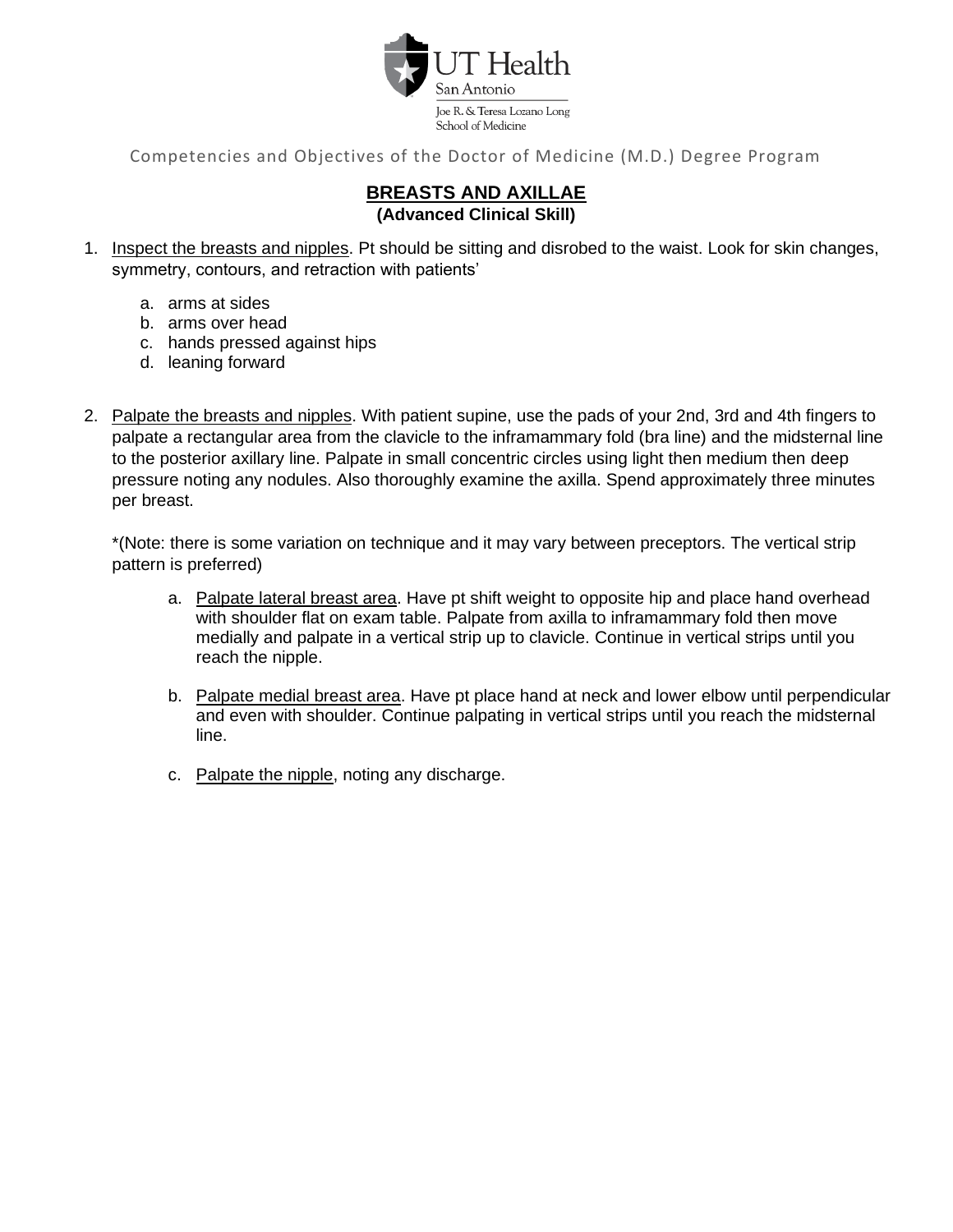

# **CARDIOVASCULAR SYSTEM**

# **Neck**

- 1. Inspect for JVD. Place the head of the exam table at  $30^{\circ}$  and patient supine. Measure JVP by placing a ruler upright at the sternal angle and then another ruler or flat object parallel to the floor (see Bates pg 361-365, 11<sup>th</sup> ed.). Measure the distance in cm of pulsation above the sternal angle. You do not need to report this finding. If table is flat or >45 degree angle, it is incorrect.
- 2. Palpate the carotid pulse using the pads of your first and second fingers (Bates says thumb is okay, but the pads of your fingers is preferred). Assess *only one artery* at a time; **never** occlude both sides at the same time.
- 3. Auscultate the carotid arteries for bruits using diaphragm or bell. You **must** have patient hold his/her breath during this maneuver.

# **Heart**

- 1. Palpate the apical impulse or PMI. Locate the point of maximal impulse (usually  $5<sup>th</sup>$  intercostal space. mid-clavicular line) using the palmar surface of your right hand, and then further identify the impulse using your finger pads. Place the patient in the left lateral decubitus position if necessary to locate the pulse.
- 2. Palpate the precordium. Assess for thrills by pressing over the aortic, pulmonic, tricuspid, and mitral (apical) areas sequentially. Use the area of your hand below your fingers or the lower area of your palm.
- 3. Auscultate all four valve areas. Use the diaphragm to listen to the entire precordium to identify the first (S1) and second heart sounds (S2). Auscultate all 4 areas sequentially – right  $2^{nd}$  interspace (aortic), left 2<sup>nd</sup> interspace (pulmonic), left 3-5<sup>th</sup> interspace at the lower sternal border (tricuspid), and left 5<sup>th</sup> interspace (approx) at the mid-clavicular line (apex and mitral).
- 4. Auscultate for extra heart sounds. Using the bell placed lightly to the chest, auscultate the mitral and tricuspid areas for extra heart sounds (S3, S4). It is fine to position the patient in the left lateral decubitus position for this maneuver. State to patient *"I am listening for extra heart sounds with the bell of my stethoscope."*

# **Peripheral vasculature**

You **must expose** each area in order to receive credit:

- 1. Palpate the radial pulses. Palpate both arms using the pads of your first and second fingers.
- 2. Palpate the brachial pulses. Palpate both arms using the pads of your first and second fingers.
- 3. Palpate the femoral pulses. Palpate both legs in the groin crease using the pads of your first and second fingers.
- 4. Palpate the popliteal pulses. Palpate both legs behind knee in tibial side of knee crease using the pads of your first and second fingers.
- 5. Palpate the dorsalis pedis pulses. Palpate on middle of top of both feet using the pads of your first and second fingers.
- 6. Palpate the posterior tibial pulses. Palpate behind lower edge of interior side of both ankles (medial malleolus) using the pads of your first and second fingers.
- 7. Capillary refill: Press on nail beds of a couple of fingers on **both** hands. Look for color to return in ~2 secs
- 8. Inspect for edema in the feet and lower legs. State to patient *"I am looking for swelling in your feet and legs."*
- 9. Palpate for pitting edema on both legs using firm pressure over the dorsum of the feet **and/or** anterior lower legs (ankle/shin area). You must hold pressure with the pad of your finger for **at least 5 seconds**.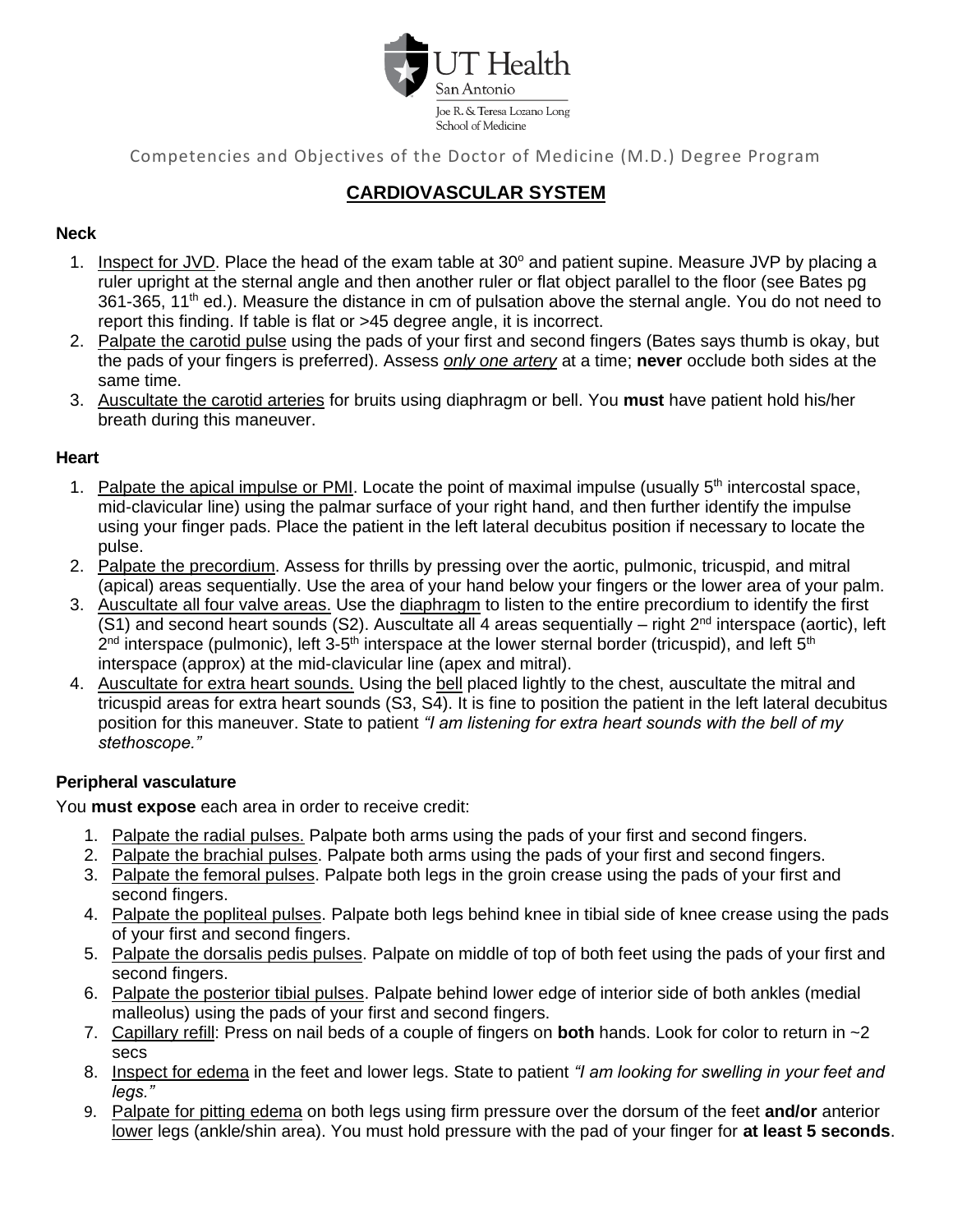

# **ABDOMEN, PERIPHERAL LYMPH NODES, and KIDNEYS**

# **Abdomen**

- 1. Inspect the abdomen for contour, symmetry, lesions. State *"I am inspecting your abdomen."* You **must** have full view of the abdomen – drape/shorts should be placed almost to symphysis pubis. The anterior superior iliac spine should be exposed.
- 2. Auscultate for bowel sounds, **before** palpation/percussion.
- 3. Auscultate for an aortic bruit at the midline above the umbilicus.
- 4. Percuss lightly in all four quadrants to assess the distribution of tympani and dullness
- 5. Assess liver span. Assess the vertical liver span by percussing the upper and lower borders of the liver in the midclavicular line. **Indicate to the patient both the upper and lower liver edges.**
- 6. Lightly palpate all four quadrants, noting any muscular resistance or tenderness. If the patient complains of pain, start in the quadrant farthest away from the area of pain.
- 7. Deeply palpate all four quadrants, noting any tenderness, masses, or pulsations. If the patient complains of pain, start in the quadrant farthest away from the area of pain.
- 8. **Note**: The SP must be able to tell the difference between light and deep palpation, but please keep in mind that the SP may have multiple examinations during a session so please keep your deep palpation to a minimum.
- 9. Palpate the aortic pulse. Palpate the abdomen at the midline above the umbilicus.
- 10. Palpate the liver. Check for the lower edge of the liver with deep palpation (Bates pgs 459-460, 11<sup>th</sup> ed). Do **not** perform the "hooking technique."
- 11. Palpate the spleen. Check for the lower edge of the spleen with deep palpation. The patient can be placed either supine **or** lying on his/her right side (Bates pgs 462-463, 11<sup>th</sup> ed.).
- 12. Test for rebound tenderness. Over a tender area, press down with your fingers firmly and slowly, and then withdraw them quickly. Ask the patient, "*Which hurts more, when I press down or let go?*"

# **Peripheral Lymph Nodes**

Examine **both** sides of the body. You may wear gloves to examine the axillae and groin.

All areas must be exposed during the examination.

- 1. Inspect the axillae: Inspect the area of palpation, you must expose the axillae.
- 2. Palpate axillary nodes with the patient's arm down and relaxed (Bates, pgs 405, 425, 11<sup>th</sup> ed.). Note the areas of central, anterior, posterior and lateral nodes
- 3. Palpate epitrochlear nodes: Palpate each upper extremity for epitrochlear nodes (Bates pg 501, 11<sup>th</sup>) ed.)
- 4. Palpate inguinal nodes: Palpate each groin for the superficial **horizontal** inguinal nodes over the inguinal canal (Bates pg 502, 11<sup>th</sup> ed.). You must visualize the area of palpation. (**Note:** The SPs prefer that you approach the inguinal area by lifting up the leg of their shorts, rather than approaching from the waistband side.)

# **BACK (Kidneys)**

 $\circ$  Percuss (gently) the costovertebral angle (CVA) on both flanks with your fist to examine for tenderness (Bates pg 464,  $11<sup>th</sup>$  ed.).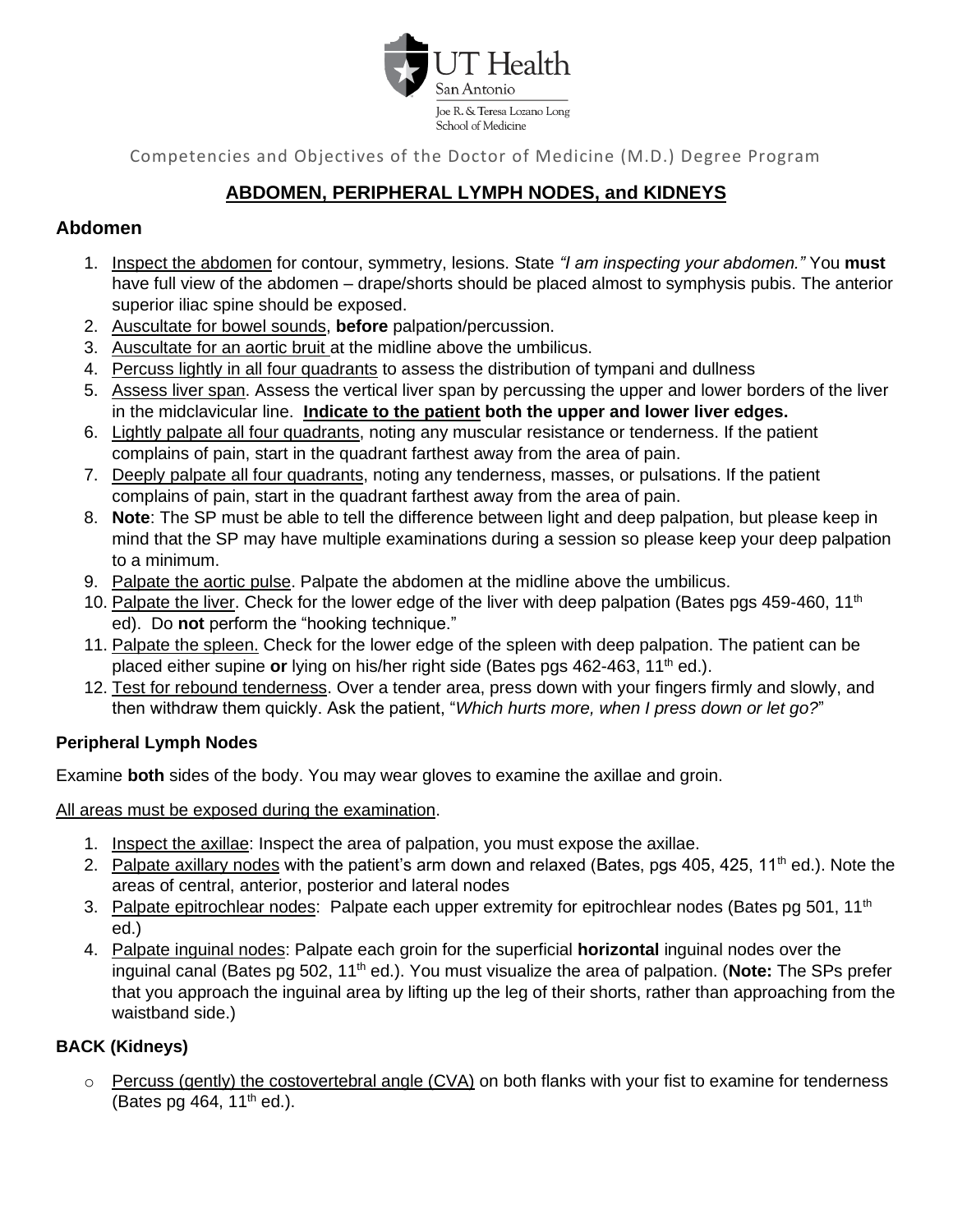

# **MALE GENITALIA, HERNIAS, AND PROSTATE**

# **(Advanced Clinical Skill)**

*Wear gloves for all parts of this examination.*

#### 1. Inspect the penis

- a. Inspect the base of the penis and pubic area
- b. Inspect the skin of the entire penis
- c. Palpate the shaft of the penis noting tenderness or induration
- d. Inspect the prepuce (foreskin) and retract it
- e. Inspect the glans; Note location of urethral meatus
- f. Compress the glans to open the urethral meatus
- g. Replace foreskin if it was retracted (if you don't you can really hurt the patient)
- 2. Inspect and palpate the scrotum
	- a. Inspect the skin, lifting the scrotum to see the posterior surface. Note any lumps, swelling or veins
	- b. Palpate each testis, noting any pain, swelling or nodules. Transilluminate any swelling that is found
	- c. Palpate each epididymis on the superior posterior surface of each testicle
	- d. Palpate each spermatic cord from the epididymis to the superficial inguinal ring
- 3. Inspect and palpate for hernias
	- a. Inspect the inguinal and femoral areas carefully for bulges. Ask patient to bear down and observe area for new bulges
	- b. Place forefinger on patient's loose scrotal skin and invaginate skin to palpate with finger up the spermatic cord to inguinal ligament and the opening of the external inguinal ring. Ask patient to bear down or cough and note any herniation
	- c. Palpate anterior thigh in region of femoral canal. Ask patient to bear down or cough and note any swelling or tenderness

#### 4. Inspect and palpate the anus, rectum and prostate

*This exam may be performed with the patient standing and leaning forward (hips flexed) or in the sidelying position with patient's hips and knees flexed.*

- a. Spread the buttocks apart and inspect the sacrococcygeal and perianal area skin. Palpate any abnormal appearing areas.
- b. Insert gloved, lubricated forefinger gently into the anal canal toward umbilicus
	- i. Note sphincter tone of anus
	- ii. Rotate finger around posterior portion of anus and note any irregularities or nodules
	- iii. Rotate finger back toward the umbilicus to palpate the posterior surface of the prostate gland
		- o Identify lateral lobes and median sulcus between them
		- o Note size, shape and consistency of prostate
		- o Identify nodules or tenderness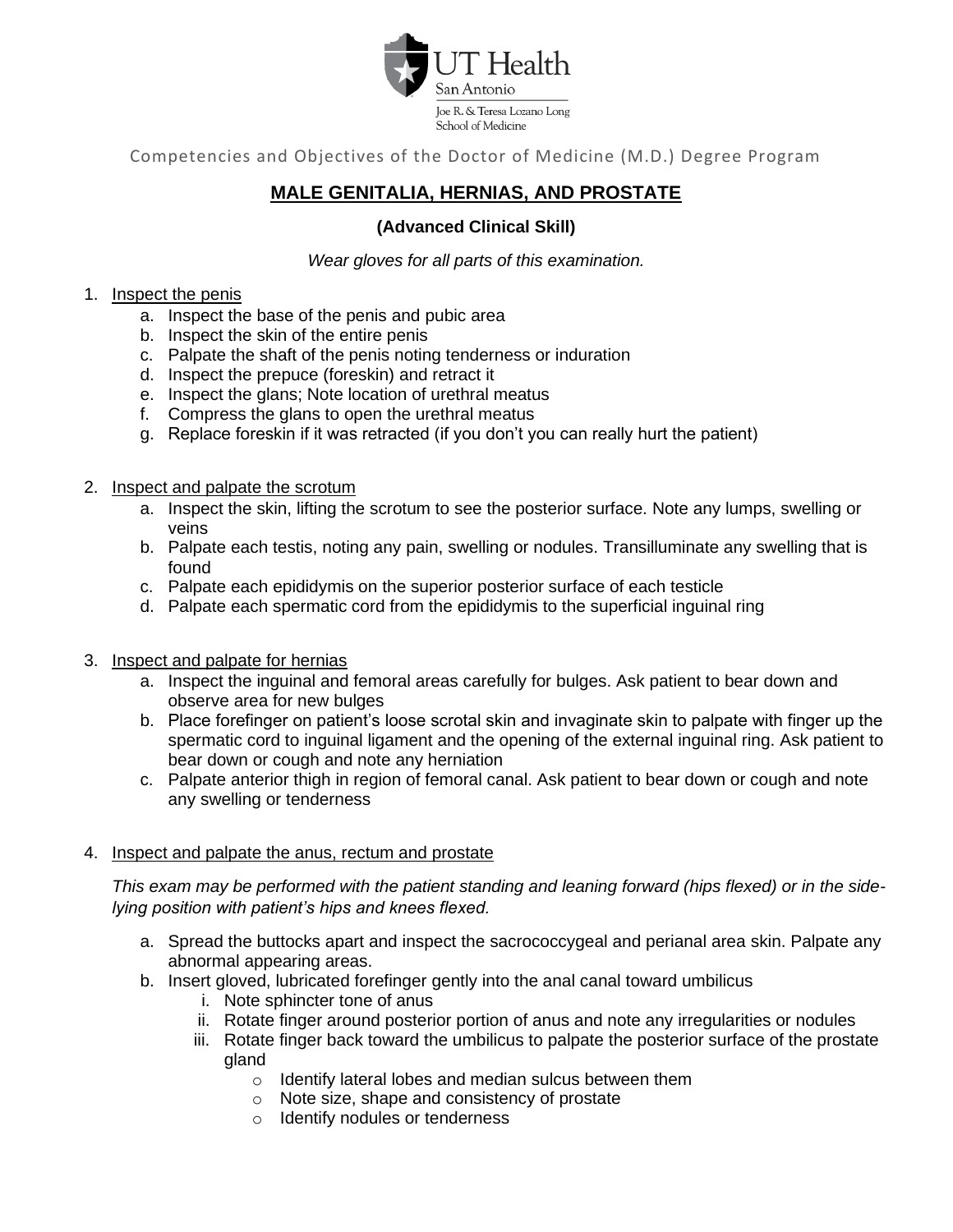

# **FEMALE GENITALIA (Advanced Clinical Skill)**

*Wear gloves for all parts of this examination.*

# **External**

- 1. Inspect and palpate mons pubis noting pubic hair distribution.
- 2. Inspect and palpate the labia majora.
- 3. Separate the labia majora and inspect:
	- a. the labia minora
	- b. the clitoris
	- c. the urethral meatus
	- d. the vaginal opening (introitus)

# **Internal**

- 1. Insert the speculum into the vagina to bring the cervix into view.
	- a. inspect the cervix noting position and any nodules, masses or ulcerations
	- b. inspect the cervical os for discharge
- 2. While slowly withdrawing the speculum, inspect the vaginal wall.

# **Bimanual**

From a standing position, insert lubricated index and middle finger of gloved hand into vagina. Pressure and direction should be posteriorly. Thumb should be abducted and ring and little fingers flexed into palm. Other hand should be on abdomen halfway between umbilicus and symphysis pubis.

- 1. Palpate urethra and vagina
- 2. Palpate the cervix
- 3. Palpate the uterus between both hands
- 4. Palpate each ovary (sometimes not palpable)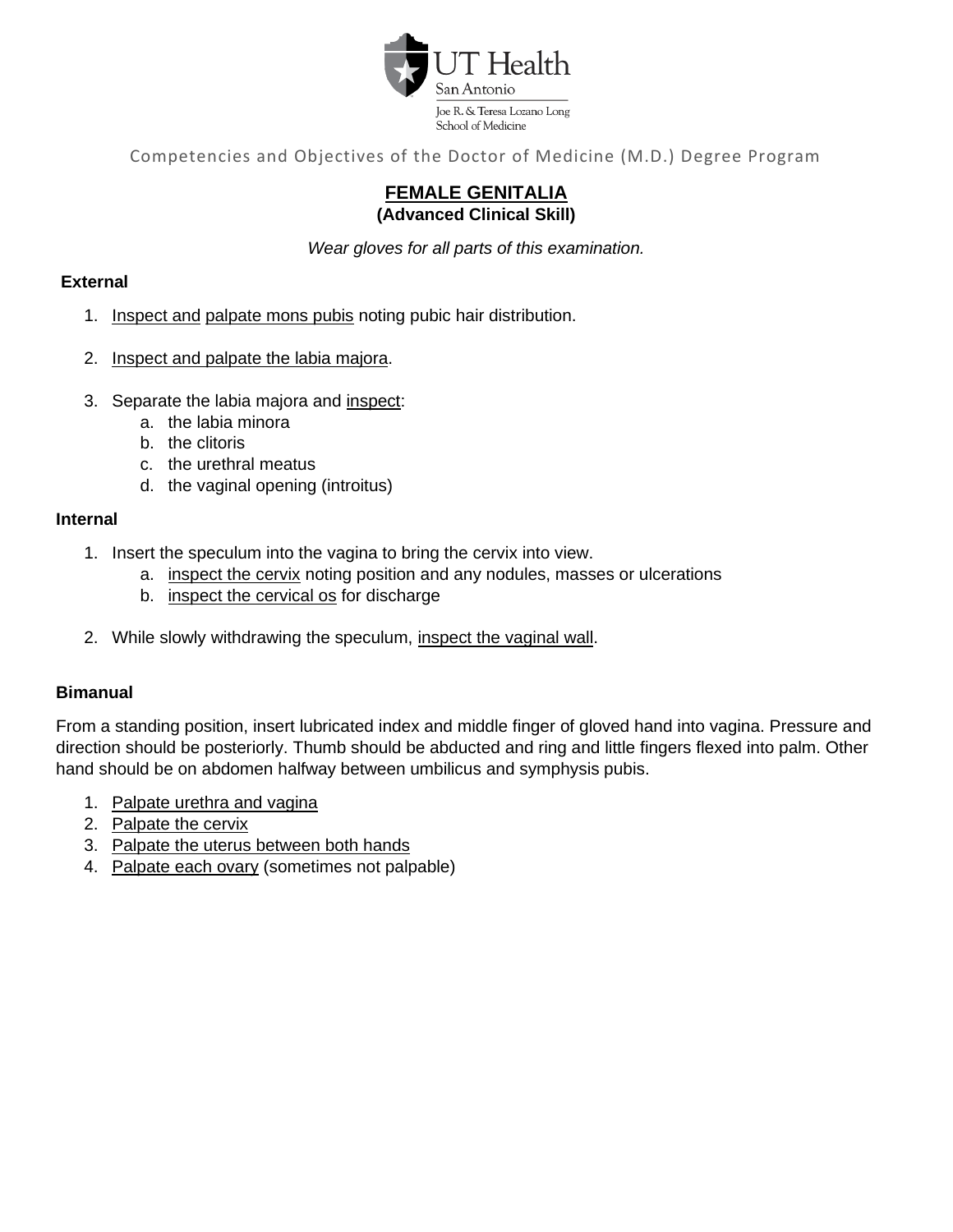

# **MUSCULOSKELETAL SYSTEM**

*Make sure to first inspect for a few seconds before you start palpating the area, these must be two distinct steps.*

# **Upper Extremities**

- 1. Examine **both shoulders**:
	- Inspection; State *"I am inspecting your shoulders."*
	- Palpation of acromioclavicular joint, coracoid process, subacromial bursa/ supraspinatous insertion, and biceps tendon
	- Active range of motion (AROM)—the patient moves their own limb including forward flexion, extension, external rotation, internal rotation, abduction and adduction

# 2. Examine **both elbows**:

- Inspection of extensor surface of ulna and olecranon process; State *"I am inspecting your elbows."*
- Palpation of olecranon process and epicondyles
- AROM including flexion, extension, pronation, supination

# 3. Examine **both wrists**:

- Inspection of palmar and dorsal surfaces; State *"I am inspecting your wrists."*
- Palpation of distal radius and ulna on lateral and medial surfaces, groove of joint on dorsal surface and the carpal bones, you must palpate both sides and front and back of wrists
- AROM including flexion, extension, radial and ulnar deviation

# 4. Examine **both hands** and **all fingers**:

- Inspection of the dorsal and palmar surfaces of the hands and fingers; State to patient *"I am inspecting your hands and fingers."*
- General palpation of anatomic snuffbox and metacarpals; and joint palpation of MCP joints, and medial and lateral aspects of each PIP joint and DIP joint
- AROM of the fingers including flexion, extension, abduction, adduction
- AROM of the thumb including flexion, extension, abduction, adduction, opposition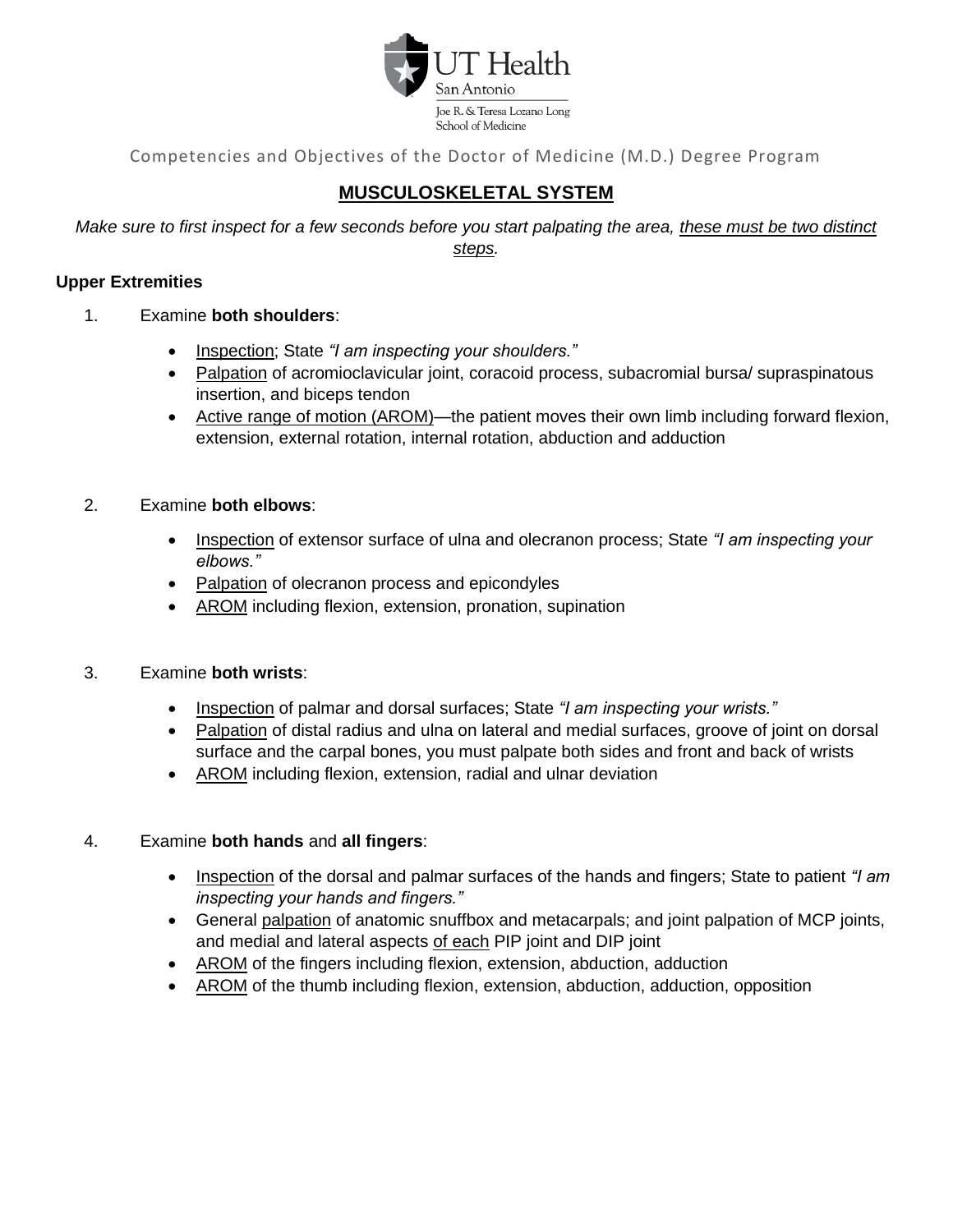

# **Spine**

- 1. Examine the **spine**:
	- Inspection of posture and spinal curvature from behind, State to patient *"I am inspecting your spine."* Only correct if you expose the entire spine and stand behind the patient for this.
	- Palpation of spinous processes of each vertebra, the paravertebral muscles, and sacroiliac joints
	- AROM of the **neck** including flexion, extension, rotation, lateral bending,
	- AROM of the **spine** including flexion, extension, rotation, lateral bending (hold patient's hips stable, if necessary, so that the patient moves at the waist only),

# **Lower Extremities**

- 1. Examine **both hips:**
	- Observation of gait (may include with examination of the spine),
	- Palpation of trochanteric bursa,\* **bilaterally** (patient lying on their **side**), area exposed
	- Passive range of motion-hip extension\* (PROM=you move the patient's leg), with patient lying on their **side**.\*
	- PROM; (patient **supine**) move the hip through flexion, abduction, adduction, external rotation, internal rotation

\*You may perform these items one after the other, while patient is on her/his side.

# 2. Examine **both knees**:

- Inspection of contour and swelling, state to patient *"I am inspecting your knees."*
- Palpation with knee in flexion of the patellar tendon, femoral condyles, medial and lateral collateral ligaments, and joint lines,
- AROM including flexion and extension

# 3. Examine **both ankles**:

- Inspection for deformities and swelling state to patient *"I am inspecting your ankles"*,
- Palpation (anterior ankle, Achilles tendon),
- AROM including dorsiflexion and plantarflexion

# 4. Examine **both feet**:

- Inspection for deformities and swelling state to patient *"I am inspecting your feet"*
- Palpation (metatarsophalangeal joints, heel, plantar fascia)
- AROM including inversion and eversion of foot, and flexion of toes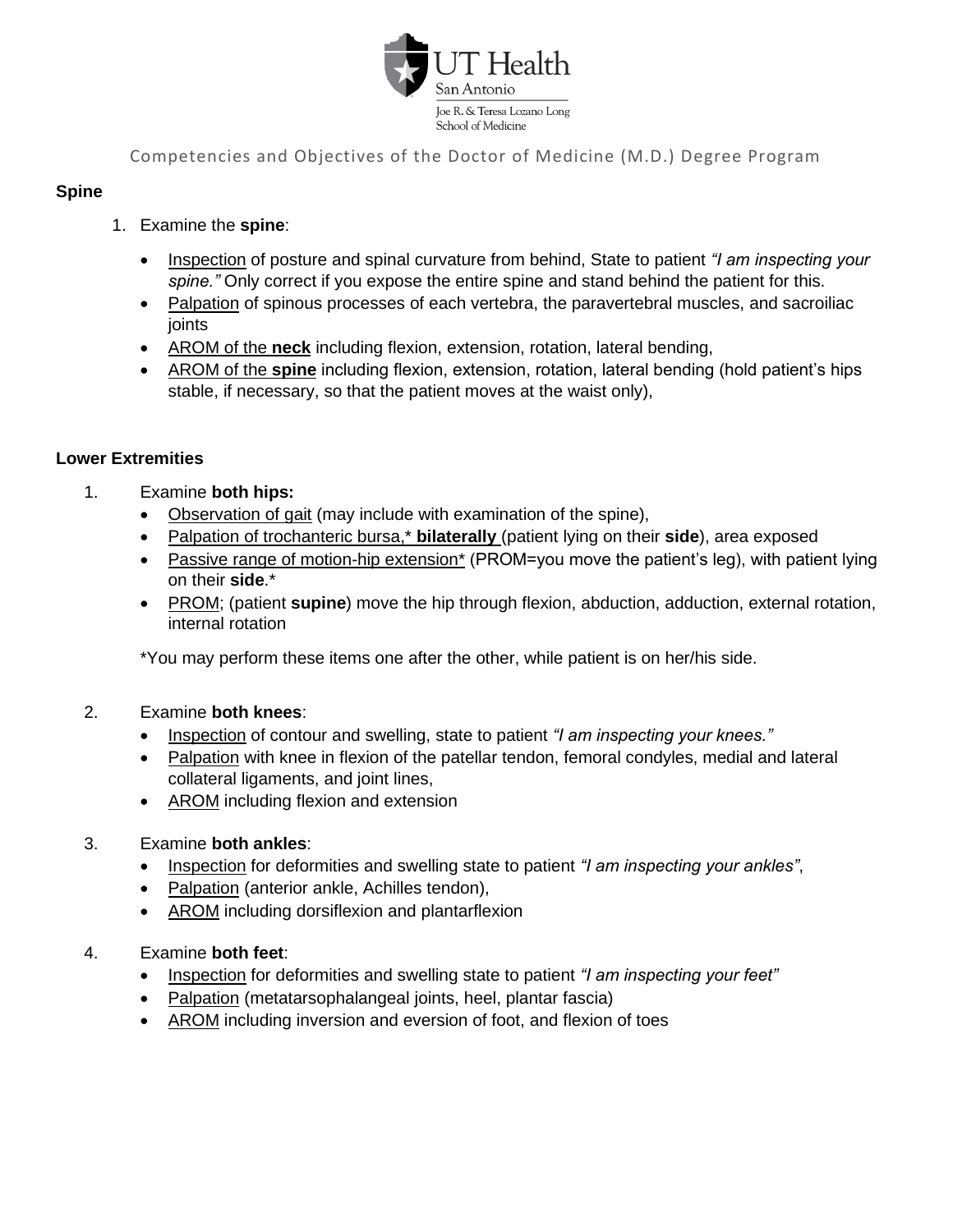

# **NERVOUS SYSTEM**

#### **Mental Status**

*You must have these questions memorized*

- 1. Orientation to person: Ask for the patient's full name.
- 2. Orientation to place: Do you know where you are right now? Ask for the name of hospital, floor, city, state, or county.
- 3. Orientation to time: Ask patient for the date, month, year, day of week, or season.
- 4. Recall: Ask patient to name three unrelated objects and immediately repeat them. (Give the patient 3 simple unrelated nouns to recall: for example- apple, table, penny). Tell the patient you will ask him/her to tell you these 3 words again in a few minutes.
- 5. Remote memory: Ask patient for 1-2 historical events relevant to his/her past (i.e., jobs held, birth date, name of schools attended).
- 6. Recent memory: Ask patient to tell you events about the day (i.e., the weather, today's appointment time).
- 7. Attention: Ask patient to subtract serial 7s. Stop after 5 answers. Alternatively, ask patient to spell WORLD backwards.
- 8. Information and Vocabulary: Ask about patient's work, hobbies, favorite music/TV programs, current events. Ask specific facts (i.e., name of president, vice president, name 5 large cities in the US)
- 9. Calculating ability: Ask patient to solve simple arithmetic problems.
- 10. Abstract thinking: Ask patient to explain a proverb or similarities.
- 11. Constructional ability: Ask patient to draw a clock complete with numbers and hands and set to a specific time. Example-"Please draw a clock showing the time 2:30."
- 12. Ask patient to repeat the names of the three objects above in #4.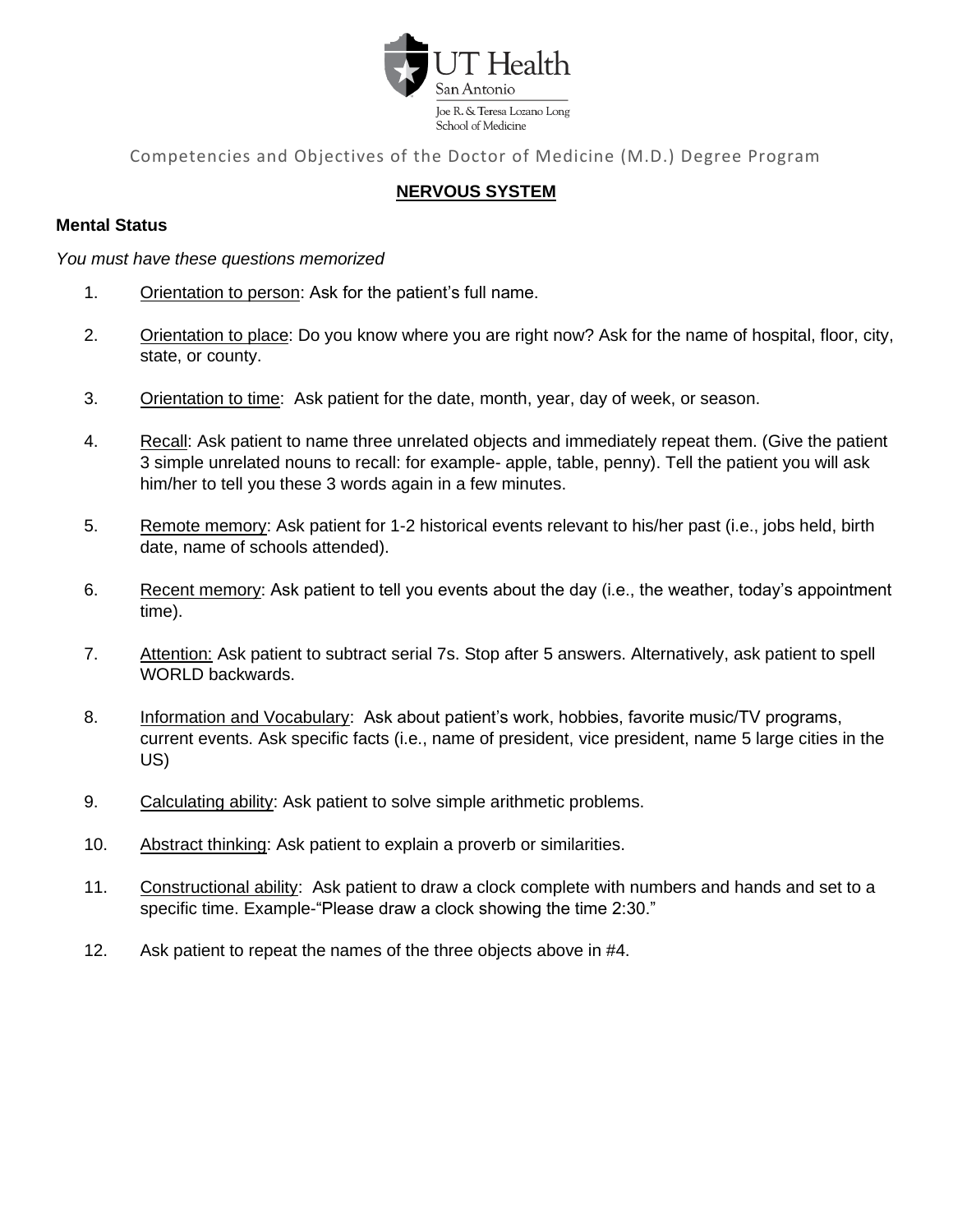

# **Cranial Nerves**

- 1. CN I (Olfactory)
	- a. Test smell in each nostril individually with different scents. With patient's eyes closed and occluding the non-tested nostril.
- 2. CN II (Optic)
	- a. Assess visual acuity of **both** eyes with a hand held visual acuity card held 14 inches from the patient. Test each eye separately; have patient cover non-tested eye. Patient should leave glasses on for this test.
	- b. Test peripheral visual fields of **both** eyes. Ask the patient to cover one eye and test **at least**  four quadrants using waving fingers (start the test with your fingers out of the patient's field of vision) or having the patient count fingers. Repeat with the other eye. Test each of the patient's eyes individually.
	- c. Inspect the optic disc and retina. Using the ophthalmoscope locate the optic disc and retina – including retinal arteries, retinal veins, and macula. State to patient *"Now I am going to focus more closely on the back of your eye."* You must use your correct eye to inspect the patient's eye (i.e. your right eye to inspect the patient's right eye while holding the ophthalmoscope in your right hand). Inspect **both** eyes.
- 3. CN III (Optic and Oculomotor) Pupillary response
	- a. Direct— shine a light (penlight, oto/ophthalmoscope, etc.) at one eye and watch that pupils' response to light.
	- b. Consensual—shine light source at one eye while watching the other for pupil response.
	- c. Accommodation—have the patient look at your finger at arm's distance and then watch for pupillary response as you move your finger in toward the patient. State *"I am testing for accommodation."*
	- d. Must examine **both** eyes.
- 4. CN III, IV, VI (Oculomotor, Trochlear, Abducens). Extraocular muscle function (EOM).
	- a. Ask the patient to follow your finger with their eyes as you move through the six cardinal fields of gaze. Make a wide "H" (15-16 inches to either side) in front of the patient's face (14-20 inches away), and watch the movement of the eyes.
- 5. CN V (Trigeminal)
	- a. Test sensation on face. With the *patient's eyes closed,* use light touch with finger, tissue or other soft object on forehead, cheeks, and chin. Should compare *two sides at the same time.*
	- b. Test jaw clenching by palpating at *jaw for muscle contra*ction.
- 6. CN VII (Facial)
	- a. Test face muscles: (1) wrinkling forehead, (2) strength of eyelid closure (student must try to open the patient's *closed eyes*), and (3) smiling and/or puffing cheeks (must do ALL 3)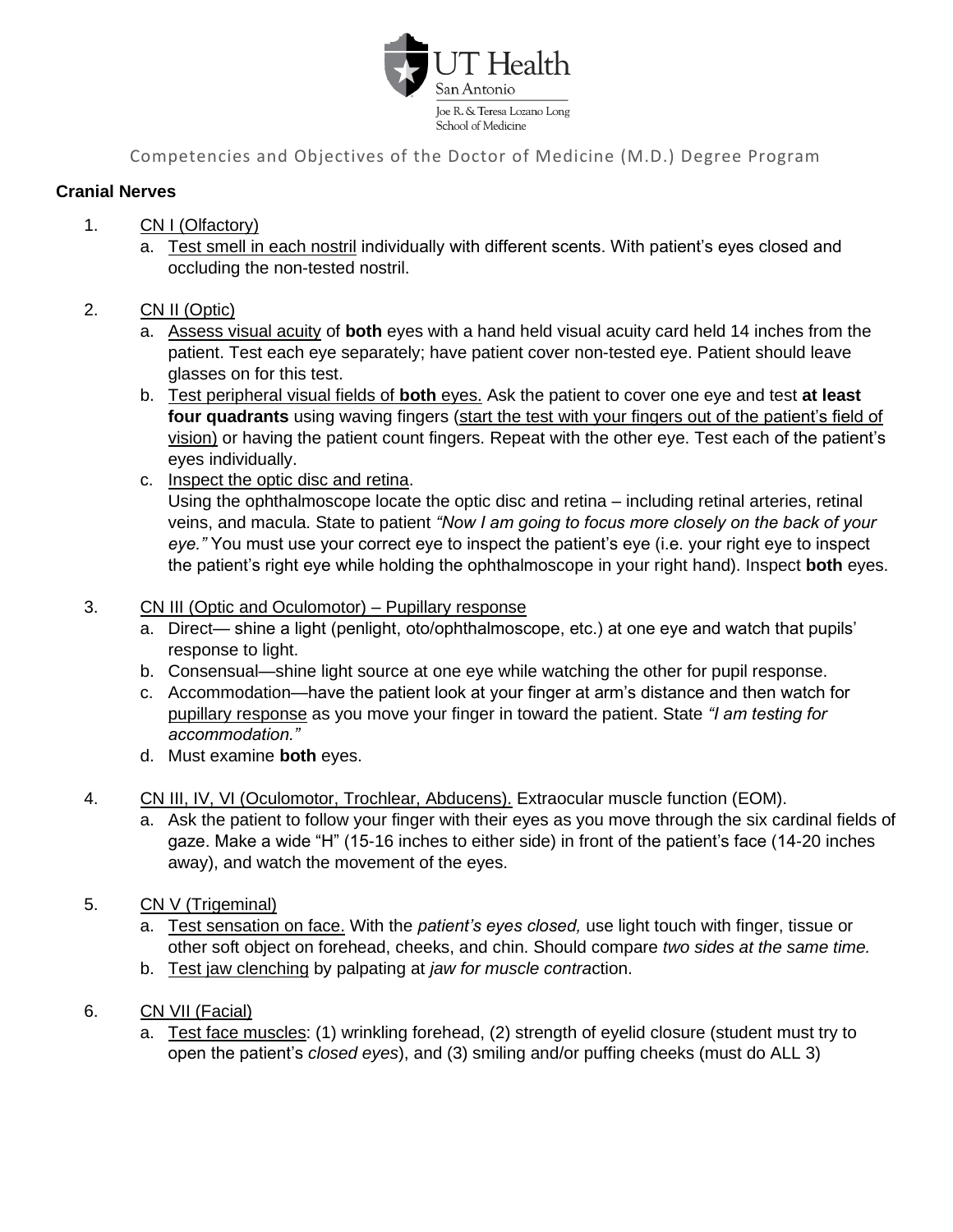

- 7. CN VIII (Acoustic)
	- a. Test auditory acuity (gross hearing test). Test one ear at a time by using the whisper test or by rubbing your fingers together.
	- b. Perform the Weber test (lateralization) by placing a vibrating 512 Hz tuning fork (correct one required) firmly on top of the patient's head. *Ask them where they hear the sound: on one or both sides?*
	- c. Perform the Rinne test (bone vs. air conduction) by placing a vibrating 512 Hz tuning fork on the mastoid bone, behind the ear. When the patient can no longer hear the sound, quickly place the tuning fork close to the opening of the external ear canal and ask if they can now hear the sound. Perform this test on **both** ears.
- 8. CN IX, X (Glossopharyngeal, Vagus)
	- a. Observe movement of the soft palate and uvula by having the patient say "ah" and watching the back of the mouth. You may need to use a tongue blade and/or light source to visualize.
	- b. Listen to patient's voice. State, *"I am listening to/have listened to your voice."*
- 9. CN XI (Spinal Accessory)
	- a. Test strength of trapezius with shrugging shoulders against firm pressure
	- b. Test strength of sternocleidomastoid by turning head each direction against firm pressure
- 10. CN XII (Hypoglossal) Test by having patient stick tongue straight out.

# **Motor System**

- 1. Inspect muscle bulk and tone of **both** arms and hands. State, *"I am inspecting the muscle bulk of your arms and hands."* Check tone by moving the extremity back and forth at the elbow and wrist joints.
- 2. Test muscle strength of **both** upper extremities, making sure to isolate the muscle(s) to be tested. Test all of the following:
	- o deltoids (C5, C6)
	- o triceps (C6, C7, C8)
	- $\circ$  biceps (C5, C6)
	- o wrist flexors (C6, C7, C8, radial nerve)
	- o wrist extensors (C6, C7, C8, radial nerve)
	- $\circ$  finger grip (C7, C8, T1)
	- o finger abduction (C8, T1)
	- o thumb to little finger opposition (C8, T1, median nerve)
- 3. Inspect muscle bulk and tone of **both** legs and feet. State, *"I am inspecting the muscle bulk of your legs and feet."* Check tone by moving the extremity back and forth at the knee and ankle joints.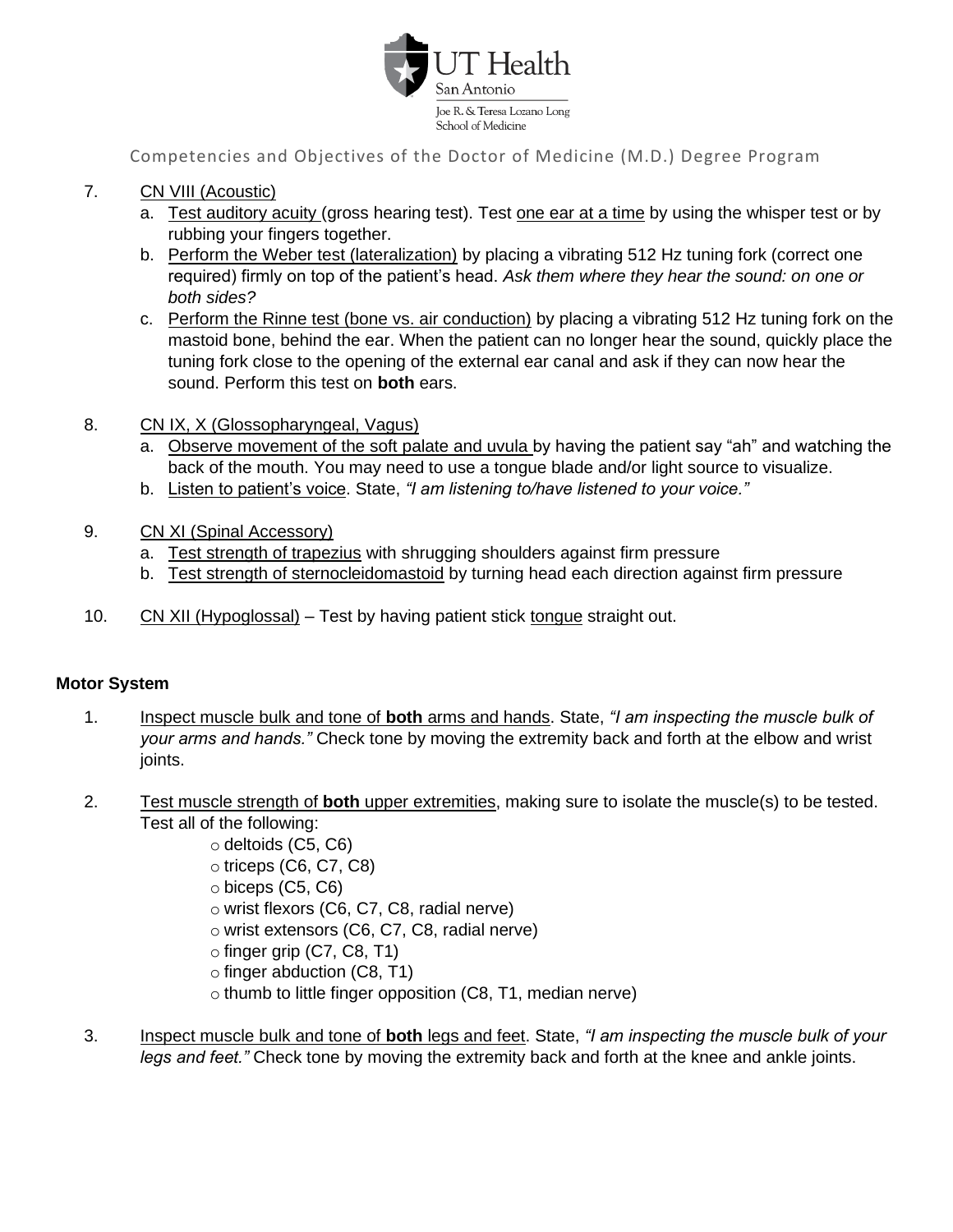

- 4. Test muscle strength of **both** lower extremities, making sure to isolate the muscle(s) to be tested. Test all of the following:
	- $\circ$  hip flexion (L2,L3,L4—iliopsoas)
	- o hip extension (S1—gluteus maximus)
	- $\circ$  hip abduction (L4,L5, S1—gluteus medius and mimimus)
	- o hip adduction(L2, L3, L4—adductors)
	- o knee flexion (L4, L5, S1, S2—hamstrings)
	- o knee extension (L2, L3, L4—quadriceps)
	- $\circ$  ankle dorsiflexion (mainly L4, L5)
	- o ankle plantarflexion (S1)
- 5. Pronator drift: Have patient sit or stand with their arms out straight, **palms up**, and eyes closed. Have them hold this position for at least 20 seconds to observe any movement or pronator drift

# **Sensory System**

*You MUST have the patient close their eyes for all of the following, 1-6. All areas must be exposed. These are required for credit. You should demonstrate each test for the patient and explain what you are looking for before proceeding with the examination.* 

- 1. Test sensation to light touch, **bilaterally**. With patient's eyes closed, touch symmetric areas on both sides of the body **one side at a time** (list below). Use a cotton ball or your finger. Ask the patient to tell you a) when the touch is felt AND b) compare both sides ("*Does this feel the same as this?*")
	- o Shoulders (C4)
	- o Inner and outer aspects of forearms (C6 and T1)
	- o Thumbs and little fingers (C6 and C8)
	- $\circ$  Fronts of thighs (L2)
	- o Medial and lateral aspects of calves (L4 and L5)
	- o Little toes (S1)
- 2. Test sensation to pain, **bilaterally.** With patient's eyes closed, touch symmetric areas on both sides of the body **one side at a time** (list below) with a sharp object. Use the broken end of a cotton swab for sharp (please do not use safety pins with standardized patients). The cotton end can be used for dull sensation. Ask the patient to tell you a) if they feel a sharp sensation AND b) compare both sides ("*Does this feel the same as this?*")
	- o Shoulders (C4)
	- o Inner and outer aspects of forearms (C6 and T1)
	- o Thumbs and little fingers (C6 and C8)
	- o Fronts of thighs (L2)
	- o Medial and lateral aspects of calves (L4 and L5)
	- o Little toes (S1)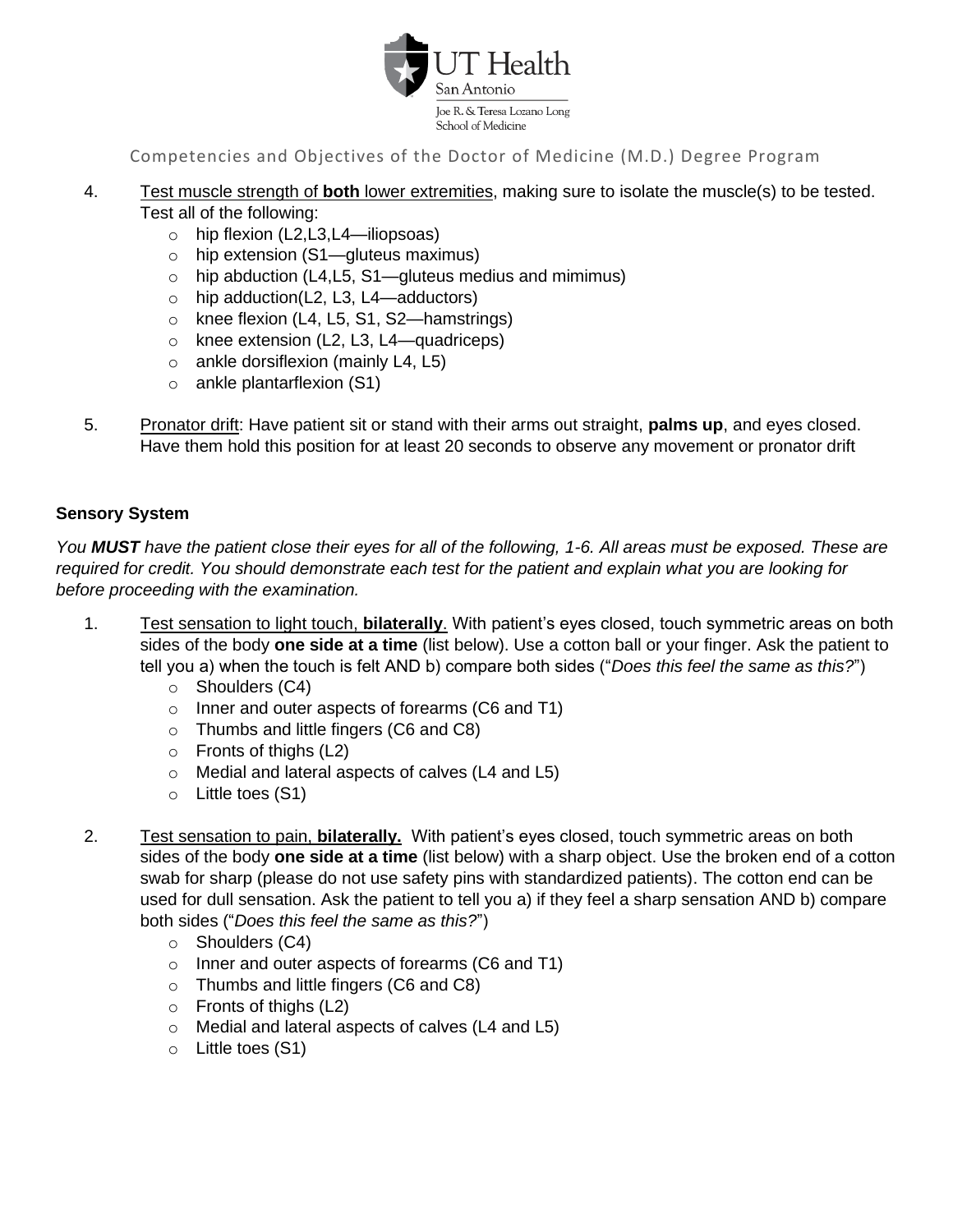

- 3. Test sensation to temperature, **bilaterally**. With patient's eyes closed, use a tuning fork (cool sensation-we do not have a "hot") to compare symmetric areas one side at a time (list below). Ask the patient to tell you when they feel a cool touch.
	- o Upper arms
	- o Lower arms
	- o Fronts of thighs
	- o Lateral calves
- 4. Test vibratory sensation, **bilaterally**, using the 128 Hz tuning fork. With the patient's eyes closed, tap the tuning fork and place it firmly on the joint. Ask the patient to describe what they feel, then to tell you when the feeling stops. Lightly touch the tuning fork with your hand to stop the vibration. Again ask the patient what they feel. Test over:
	- o the DIP joint of one finger on each hand
	- o the interphalangeal joint of both big toes
- 5. Test position sense, **bilaterally** (by holding the *sides of the joint, not top and bottom*).
	- With the patient's eyes closed, test the following;
	- o One finger on **each** hand—holding the DIP
	- o **Both** big toes—holding the interphalangeal joint
- 6. Test discriminative sensation in **one hand** by;
	- o *Stereognosis*  with the patient's eyes closed, place an object in the patient's hand and ask them to identify the object
	- o *Number identification (graphesthesia)*  with the patient's eyes closed, draw a number on the patient's palm and ask them to identify the number

# **Deep Tendon Reflexes (DTR)**

- 1. Test reflexes, **bilaterally** (list below). **Do not** strike the patient's tendon more than 3 times to elicit the response. If you elicit the response with the first attempt, move on with the exam.
	- o Biceps (C**5**/6)
	- o Brachioradialis (C5/**6**)
	- o Triceps (C7)
	- $\circ$  Knee (L3/4)
	- o Ankle (S1)
- 2. Test plantar response (Babinski)**, bilaterally**. With the end of a tongue depressor stroke the lateral aspect of the sole from the heel to the ball of the foot, curving medially across the ball (Bates pg 730, 11<sup>th</sup> ed). Use only gentle pressure with the SPs, do not use a sharp tool (many handles of reflex hammers are too sharp) and always warn your patients before doing this test.
- 3. Test for clonus**, bilaterally**. Push foot up (dorsiflex ankle) sharply once and hold to see if foot pushes back down; if it does, note the number of times it does so.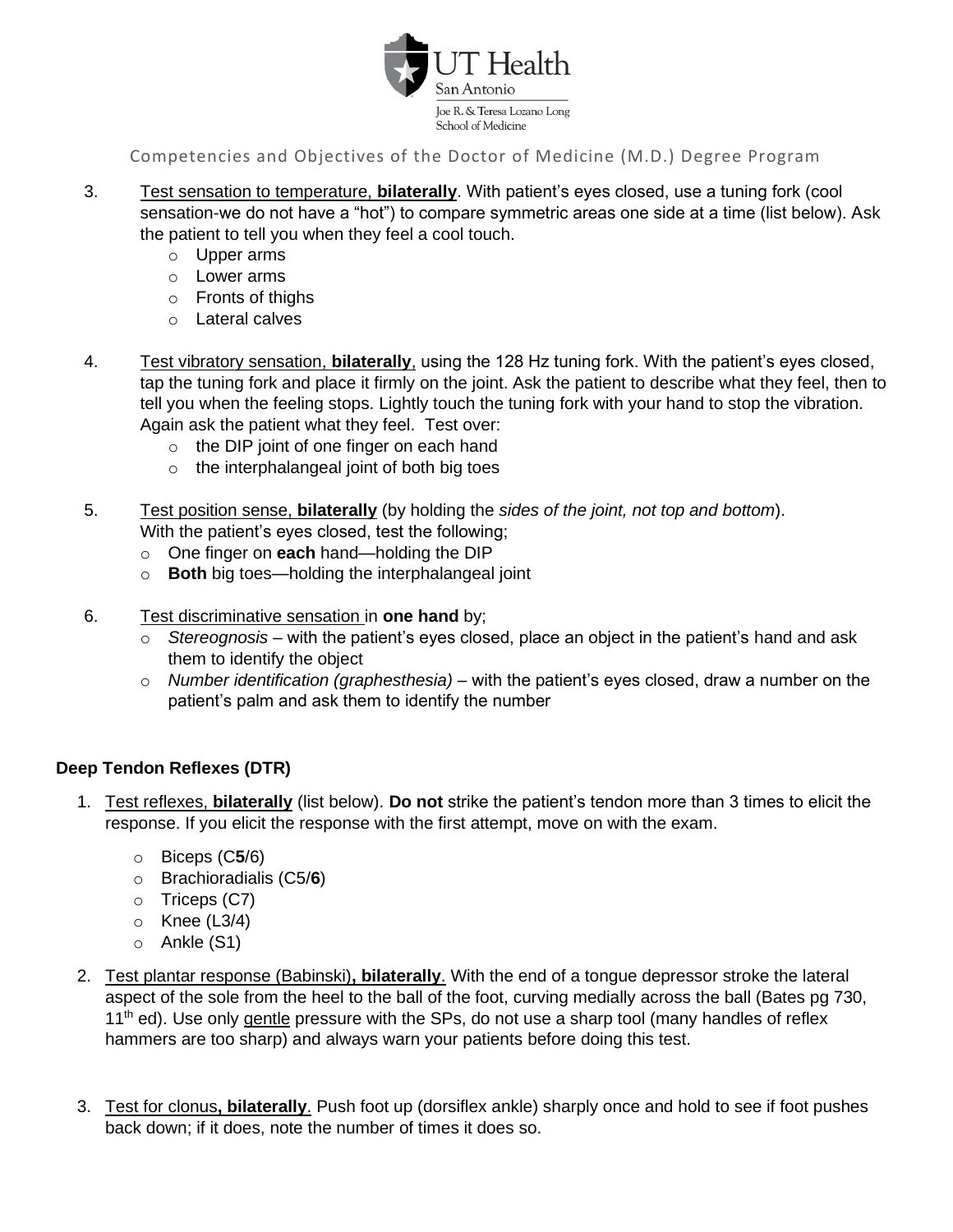

# **Coordination**

- 1. Test rapid alternating movements, **bilaterally**. Have patient alternate striking palm and back of hands on thighs as quickly as they can (pg. 716, Bates 11<sup>th</sup> ed.).
- 2. Perform point-to-point testing, **bilaterally** ("finger to nose"). Ask the patient to touch your index finger and then his/her nose. Move your finger about so that the patient has to alter directions and extend the arm fully to reach it. Perform this maneuver several times.
- 3. Perform heel to shin **bilaterally**. Have the patient slide their leg from their knee to their foot as straight as possible three times in a row.

# **Gait**

- 1. Observe walking look for symmetry and at posture
	- o Normal walking
	- o Tandem walking (heel-to-toe on a straight line)
	- o Heel walking
	- o Toe walking
- 2. Romberg<sup>\*</sup>: Have patient stand for at least 20 seconds with arms at their sides, feet together, and eyes closed (be prepared to stop the test; have them open eyes, if they start to lose balance and be ready to catch/stabilize).

\*You may sometimes see Romberg and pronator drift tested at the same time. These are two separate tests that test different components of the neurologic system. Romberg tests position sense, but is done here because the patient is already standing in order to test gait. Most Neurologists write the results of this test in the sensory exam even though it is tested with the gait. Pronator drift tests for a lesion in the corticospinal tract and is tested with the motor exam.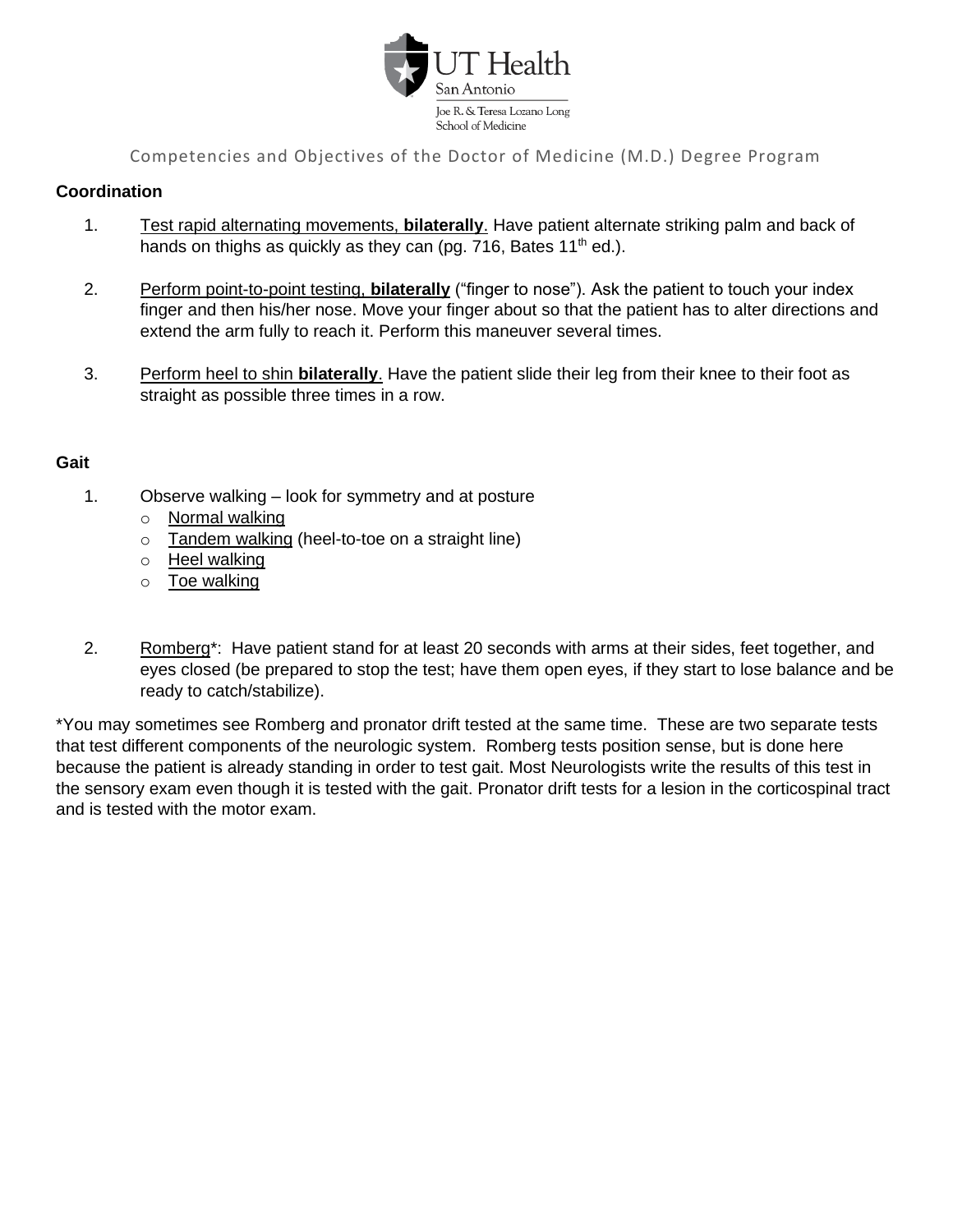

# Appendix 2:

Basic Clinical Procedures(Objective 3.3)

- <span id="page-25-0"></span>1. Establish and maintain a sterile field
- 2. Perform venipuncture
- 3. Perform arterial puncture
- 4. Insert and remove an intravenous catheter
- 5. Insert and remove a nasogastric tube
- 6. Insert and remove a foley catheter
- 7. Suture simple incisions and lacerations
- 8. Administer subcutaneous and intramuscular injections
- 9. Perform basic cardiac life support (BLS)
- 10. Perform advanced cardiac life support (ACLS)